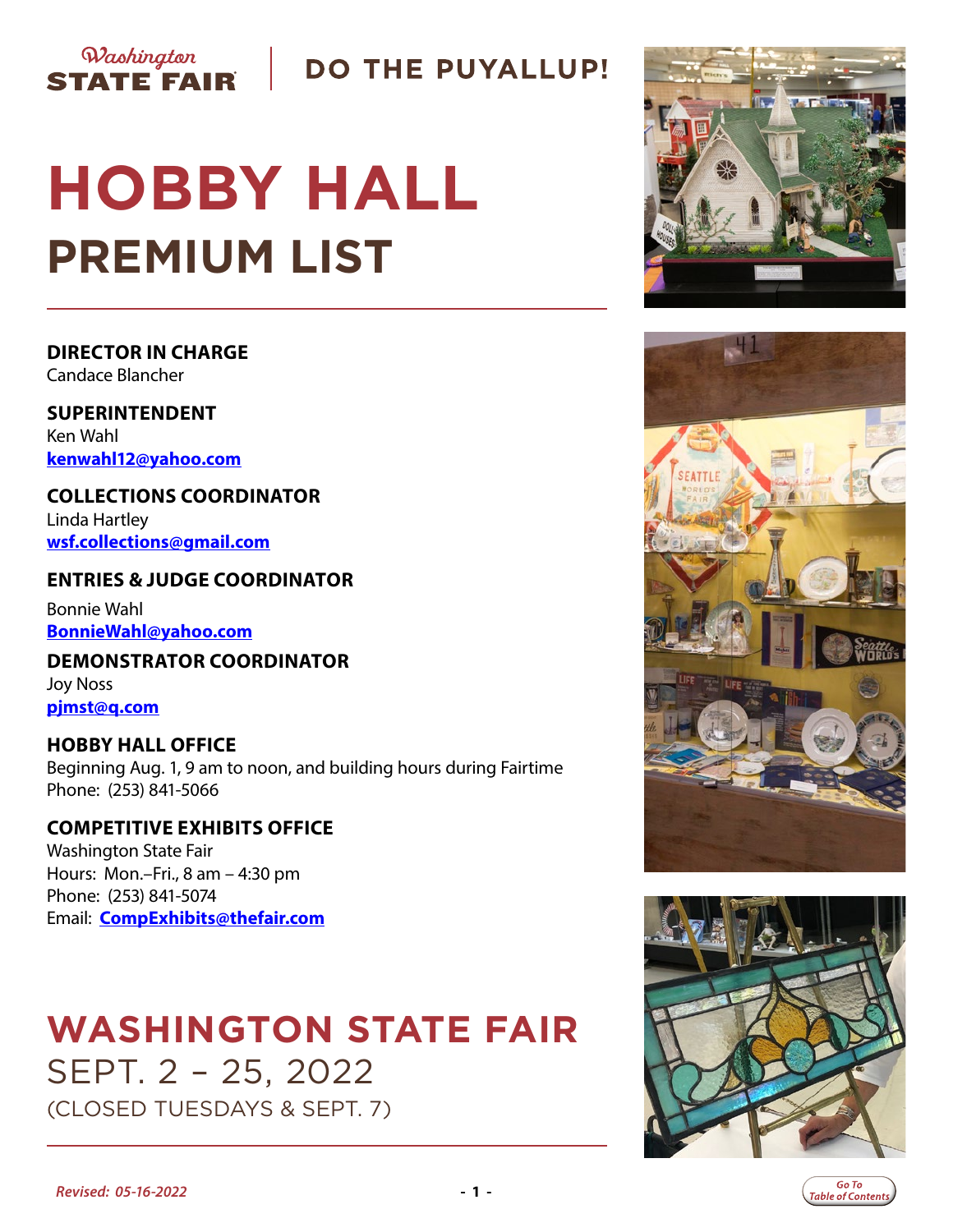# **2022 HOBBY HALL CALENDAR**

<span id="page-1-0"></span>

| <b>SUN</b>                                                                                    | <b>MON</b>                                                                                    | <b>TUE</b>                                                 | <b>WED</b>                                                                                                     | <b>THU</b>      | <b>FRI</b>                                                        | <b>SAT</b>                                                                                                      |
|-----------------------------------------------------------------------------------------------|-----------------------------------------------------------------------------------------------|------------------------------------------------------------|----------------------------------------------------------------------------------------------------------------|-----------------|-------------------------------------------------------------------|-----------------------------------------------------------------------------------------------------------------|
|                                                                                               | <b>Online entry registration</b><br>due for Collections & Trim-a-Tree<br>by 10 pm on July 24. |                                                            |                                                                                                                |                 |                                                                   |                                                                                                                 |
| <b>AUG. 14</b>                                                                                | <b>AUG. 15</b>                                                                                | <b>AUG. 16</b>                                             | <b>AUG. 17</b>                                                                                                 | <b>AUG. 18</b>  | <b>AUG. 19</b>                                                    | <b>AUG. 20</b>                                                                                                  |
|                                                                                               |                                                                                               |                                                            | <b>ONLINE ENTRY</b><br><b>REGISTRATION</b><br><b>DUE</b> by 10pm for<br><b>Handcrafts</b><br>Divisions 200-233 |                 | for Handcrafts<br>Divisions 200-233<br>and Collections<br>9am-4pm | <b>BRING IN ENTRIES   BRING IN ENTRIES</b><br>for Handcrafts<br>Divisions 200-233<br>and Collections<br>9am-4pm |
| <b>AUG. 21</b>                                                                                | <b>AUG. 22</b>                                                                                | <b>AUG. 23</b>                                             | <b>AUG. 24</b>                                                                                                 | <b>AUG. 25</b>  | <b>AUG. 26</b>                                                    | <b>AUG. 27</b>                                                                                                  |
| <b>BRING IN ENTRIES</b><br>for Handcrafts<br>Divisions 200-233<br>and Collections<br>12pm-6pm |                                                                                               |                                                            |                                                                                                                |                 |                                                                   |                                                                                                                 |
| <b>AUG. 28</b>                                                                                | <b>AUG. 29</b>                                                                                | <b>AUG. 30</b>                                             | <b>AUG. 31</b>                                                                                                 | <b>SEPT.1</b>   | SEPT. 2                                                           | SEPT. 3                                                                                                         |
|                                                                                               |                                                                                               |                                                            |                                                                                                                |                 | <b>OPENING DAY</b><br><b>OF FAIR</b>                              |                                                                                                                 |
| SEPT. 4                                                                                       | SEPT. 5                                                                                       | SEPT. 6                                                    | <b>SEPT. 7</b>                                                                                                 | SEPT. 8         | SEPT. 9                                                           | <b>SEPT. 10</b>                                                                                                 |
|                                                                                               |                                                                                               | <b>FAIR</b><br><b>CLOSED</b>                               | <b>FAIR</b><br><b>CLOSED</b>                                                                                   |                 |                                                                   |                                                                                                                 |
| <b>SEPT. 11</b>                                                                               | <b>SEPT. 12</b>                                                                               | <b>SEPT. 13</b>                                            | <b>SEPT. 14</b>                                                                                                | <b>SEPT. 15</b> | <b>SEPT. 16</b>                                                   | <b>SEPT. 17</b>                                                                                                 |
|                                                                                               |                                                                                               | <b>FAIR</b><br><b>CLOSED</b>                               |                                                                                                                |                 |                                                                   |                                                                                                                 |
| <b>SEPT. 18</b>                                                                               | <b>SEPT. 19</b>                                                                               | <b>SEPT. 20</b>                                            | <b>SEPT. 21</b>                                                                                                | <b>SEPT. 22</b> | <b>SEPT. 23</b>                                                   | <b>SEPT. 24</b>                                                                                                 |
|                                                                                               |                                                                                               | <b>FAIR</b><br><b>CLOSED</b>                               |                                                                                                                |                 |                                                                   |                                                                                                                 |
| <b>SEPT. 25</b>                                                                               | <b>SEPT. 26</b>                                                                               | <b>SEPT. 27</b>                                            | <b>SEPT. 28</b>                                                                                                | <b>SEPT. 29</b> | <b>SEPT. 30</b>                                                   | <b>OCT.1</b>                                                                                                    |
| <b>LAST DAY</b><br><b>OF FAIR</b>                                                             |                                                                                               | <b>Release of</b><br>entries and<br>collections<br>9am-8pm | <b>Release of</b><br>collections<br>9am-5pm.<br>Release of all other<br>entries 9am-6pm                        |                 |                                                                   |                                                                                                                 |

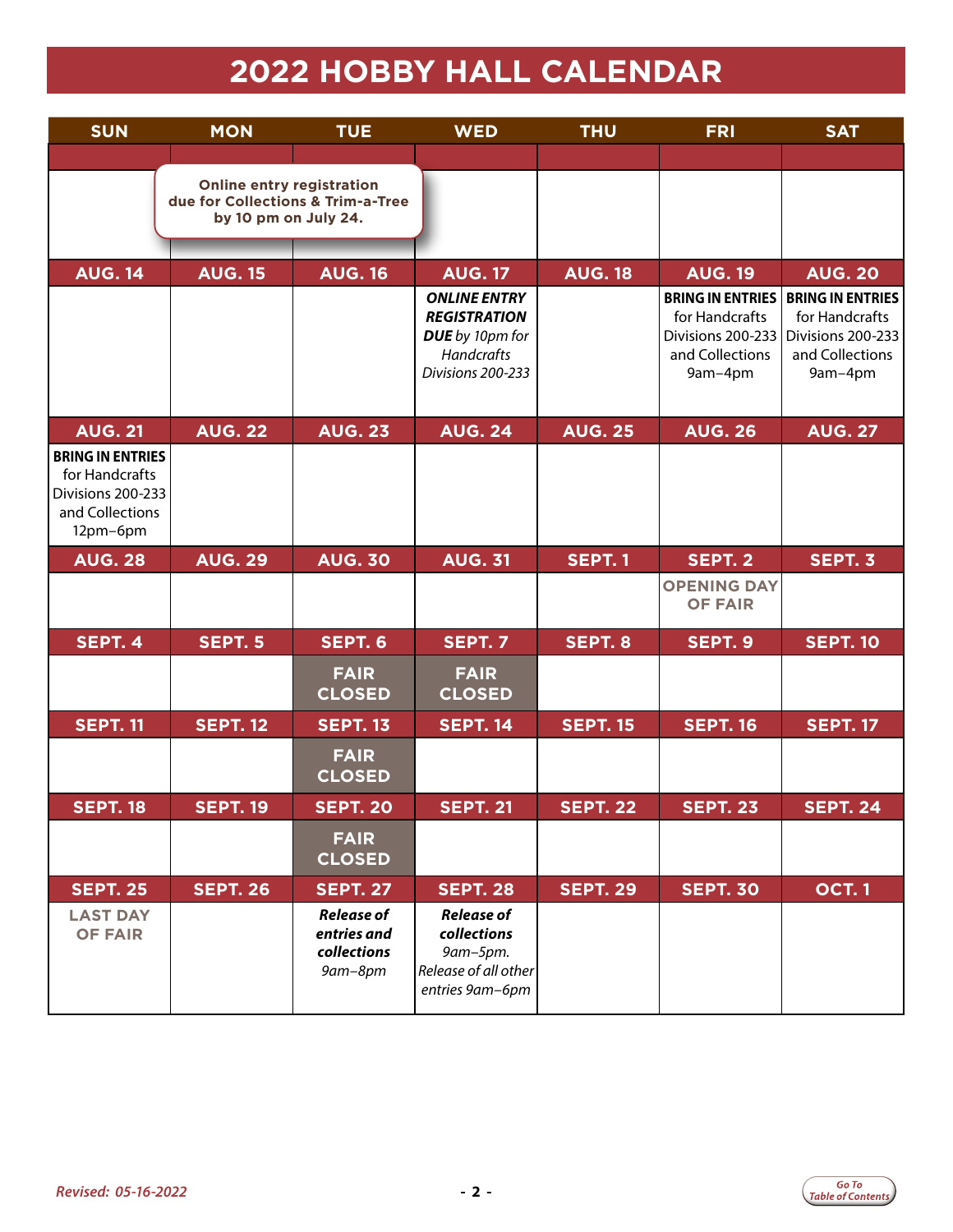### **CONTENTS**

| <b>Online Entry Registration Instructions 4</b>                              |
|------------------------------------------------------------------------------|
|                                                                              |
| Hobby Hall Information and Rules 5                                           |
|                                                                              |
| Division 204 - Leather Craft, Teachers and Professionals7                    |
|                                                                              |
| <b>Division 207 - Decorative Arts, Teachers and Professionals .8</b>         |
| Division 209 - Handcrafted Soft Toys and Animals  9                          |
| Division 210 - Artist Soft Toys and Animals, Teachers and<br>Professionals 9 |
|                                                                              |
| Division 212 - Doll House Accessories & Miniatures 10                        |
|                                                                              |
| Division 214 - Calligraphy, Teachers and Professionals 11                    |
|                                                                              |
| Division 216 - Jewelry, Teachers and Professionals 12                        |
|                                                                              |
|                                                                              |
| Division 220 - Paper Crafts, Teachers and Professionals 14                   |
| Division 221 - Holiday Decorations  15                                       |
|                                                                              |
|                                                                              |
| Division 224 - Decorative Glass 16                                           |
|                                                                              |
|                                                                              |
| Division 228 - Ceramics and Pottery 19                                       |
| Division 229 – Hand Painted China 20                                         |
| Division 230 - Hand Painted China, Teachers and<br>Professionals 20          |
|                                                                              |
|                                                                              |
| Division 233 - Trim-a-Tree Contest22                                         |
| Division 243 - Hobby Hall Collections Information 23                         |
|                                                                              |
| Hobby Hall Collections Application 24                                        |

#### JUNIOR CLASSES ARE AVAILABLE IN THESE DIVISIONS (15 YEARS AND UNDER):

| Division 203 – <b>Leather Craft</b> |  |  |
|-------------------------------------|--|--|
|                                     |  |  |

- Division 215 **Jewelry**
- Division 219 **Paper Crafts**
- Division 225 **Models**
- Division 227 **Lego Building**
- Division 228 **Ceramics and Pottery**

#### DIVISIONS FOR TEACHERS AND PROFESSIONALS:

- Division 204 **Leather Craft**, Teachers and Professionals
- Division 207 **Decorative Arts**, Teachers and Professionals
- Division 210 **Artist Soft Toys and Animals**, Teachers and Professionals
- Division 214 **Calligraphy**, Teachers and Professionals
- Division 216 **Jewelry**, Teachers and Professionals
- Division 220 **Paper Crafts**, Teachers and Professionals
- Division 230 **Hand Painted China**, Teachers and Professionals

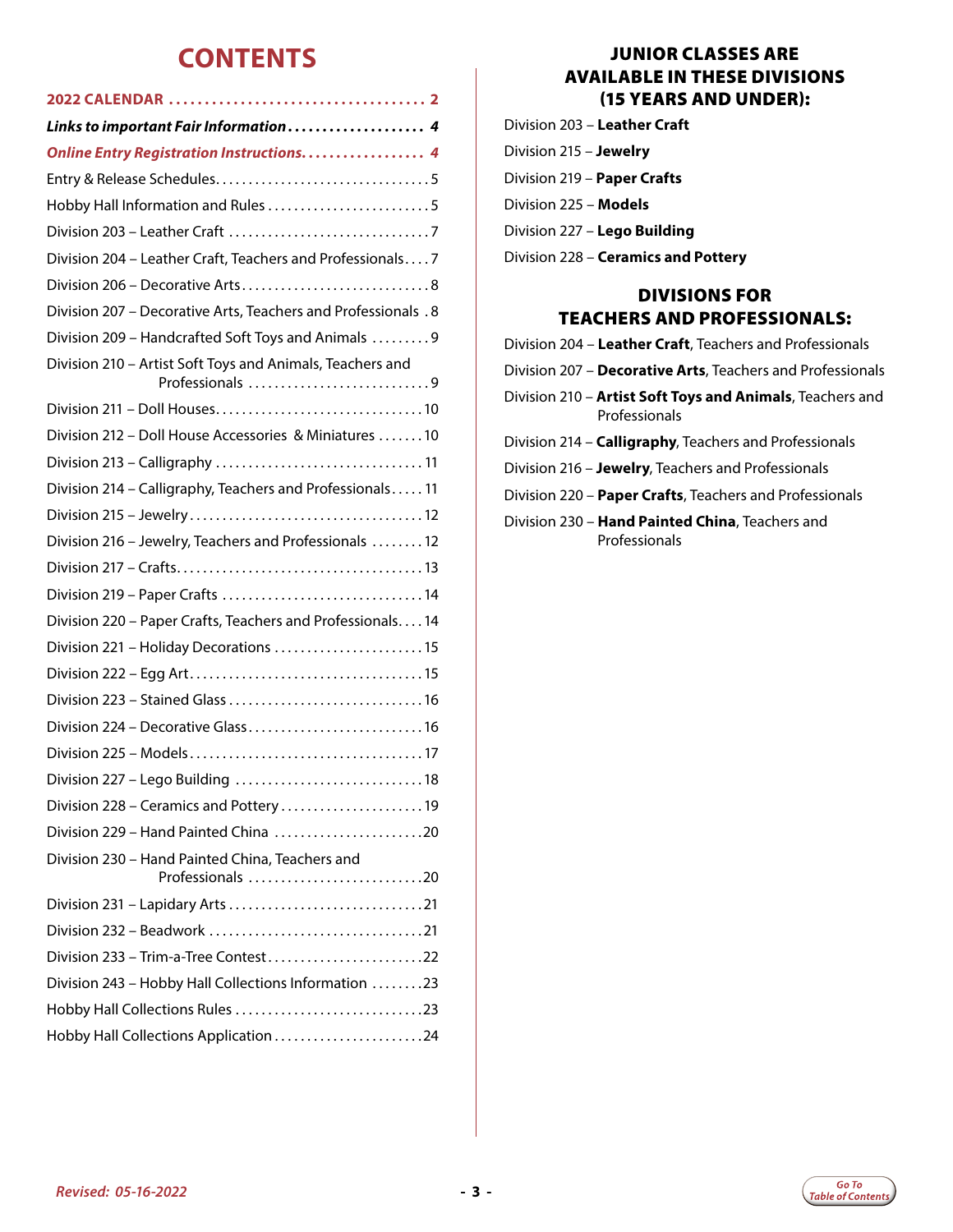<span id="page-3-0"></span>

### **DO THE PUYALLUP!**

### SEPT. 2 – 25, 2022 (CLOSED TUESDAYS & SEPT. 7)

By submitting an entry into The Fair, exhibitors agree to abide by all rules, regulations and entry requirements of The Fair and of the department(s) to which they are submitting their entries. It is important that exhibitors read and be familiar with the rules in this book, as well as the Departmental Exhibitors Rules and Regulations.

#### **Please click here:** [Enter a Competition](https://www.thefair.com/get-involved/competitive-exhibits/) **and scroll down to 'ADDITIONAL INFORMATION' to find:**

- **Departmental Exhibitors Rules and Regulations**
- **Vehicle Unloading Procedures**
- **Insurance Information**

*You may not find it necessary to print this entire Premium List. While we ask that you read and be familiar with the information in the Premium List prior to entry, please feel free to print just the pages you need*.

### *QUashington* **Conline Entry Registration Instructions**

#### *Read below, then register entry information online before bringing items to The Fair.*

#### **[www.thefair.com](http://www.thefair.com)**

- **Read the complete rules, department and division descriptions, and entry information in this Premium List**  *BEFORE* **going to online entry registration.**
- Then go to the **[ONLINE ENTRY REGISTRATION](https://wwf.fairwire.com/)** page *(available starting in May)*
- Click **Register** or **Sign In** (if you have registered in the past)
	- Register using your First Name and Last Name and create a password *(write your password down or make sure it is something you will remember for future use.)* Fill in requested information, *including email address*. Click **Continue**.
	- Select **Department** *ex.: Hobby Hall*
	- Select a **Division** *ex.: Leather Craft, Division 203*
	- Select a **Class** *ex.: class 1905 Apparel*
	- Fill in all requested information for the class(es) you are entering, including a **brief Description** *ex:* jacket
- When all your information is complete, click **Add Entry to Cart** and follow instructions to check out.

*(NOTE:* If you think you may want to modify your entries, you may *save* your current session and *check out at a later session*. *Be sure to Check Out before the closing date listed for your classes; entries are not submitted to the Fair office until the check out process is complete.)*

- Fill in "**yes**" at the statement to agree to all the terms and conditions of entry as defined in this Premium List.
- Click **Submit**.
- Please print the online summary/receipt and bring a copy **with your entries** when you bring them to The Fair. Review the receipt to see each class listed for the items you will be bringing.
- For questions regarding online entry registration, contact: 253-841-5074, **CompExhibits@thefair.com** we will be happy to walk you through the process.

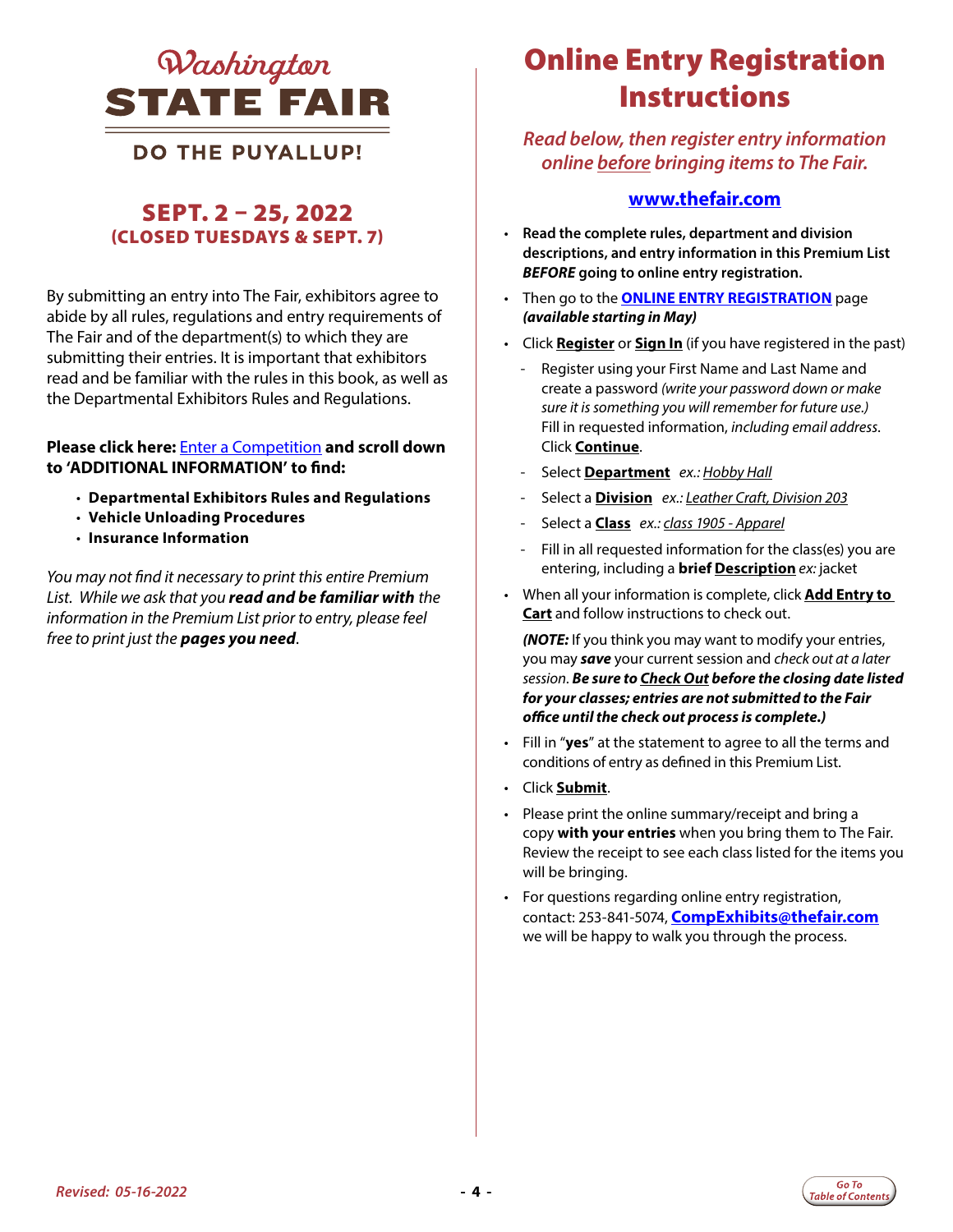### <span id="page-4-0"></span>ENTRY & RELEASE SCHEDULES

### **Also, See Calendar on Page 2**

### ENTRY:

#### ONLINE ENTRY REGISTRATION DATES

- **COLLECTIONS** Division 243 Online entry registration is due by 10 pm: Sunday, July 24. Applications and photos will be reviewed and applicants will be notified by Aug. 1.
- **TRIM-A-TREE** Division 233 Online entry registration is due by 10 pm: Sunday, July 24.
- **HANDCRAFT ENTRIES** Divisions 203 232 online entry registration is due by 10 pm: Wednesday, Aug. 17.

#### ENTRY DROP OFF DATES

• **HANDCRAFT ENTRIES –** Divisions 203 – 233 Bring your entry items and online entry summary/receipt.

Friday, Aug. 19, 9 am – 4 pm, Saturday, Aug. 20, 9 am – 4 pm, or Sunday, Aug. 21, 12 pm – 6 pm

Walk-in entrance is through the Gold Gate. If you have heavy or oversized items you may drive through the Gold Gate. The Hobby Hall is on the second floor of the Pavilion.

• **COLLECTIONS** See information on pages 23–24.

### ITEMS RELEASED:

#### RELEASE DATES AND TIMES

- **COLLECTIONS RELEASED:**  Tuesday, Sept. 27, 9 am – 8 pm, or Wednesday, Sept. 28, 9 am –5 pm
- **ALL OTHER ENTRIES RELEASED:**  Tuesday, Sept. 27, 9 am – 8 pm, or Wednesday, Sept. 28, 9 am – 6 pm
- **• ITEMS WILL NOT BE STORED IF THEY ARE NOT PICKED UP. ANYTHING REMAINING AFTER WEDNESDAY, SEPT. 28 WILL BE DONATED TO CHARITY OR DISCARDED.**

### HOBBY HALL INFORMATION AND RULES

#### WAYS TO PARTICIPATE

The Hobby Hall offers a place for amateur craftspersons, collectors and hobbyists to meet and display their crafts. The Hobby Hall consists of four separate sections: There is no entry fee. You may participate in:

#### **A. HANDCRAFTED ENTRIES Enter your handcrafted items.**

- For all Handcrafted Entries, Divisions 203 233.
- Items will be judged, then displayed during The Fair.
- Please read Hobby Hall class and entry information.
- **MODEL or DOLL HOUSE EXHIBITORS** *Due to space limitations, it is required to register the size of your model or dollhouse.* Please contact the Hobby Hall office, between Aug. 1 - 17, Mon. – Fri., 9 am -12 pm to register the size of your model or dollhouse. No size limit (except dioramas). Hobby Hall office: (253)841-5066
- **B. COLLECTIONS Display and share your collection with Fair guests.**
	- Submission of application must be accompanied with photos of the collection.
	- See information and collections application on pages 22–23 of this book.
	- Collections applications are due by July 24 via mail, email or delivered to The Fair's administration office. **[wsf.collections@gmail.com](mailto:wsf.collections%40gmail.com?subject=Hobby%20Hall)**

#### AWARDS

Each division that has at least two exhibitors, if merited, will have a Grand Champion rosette and prize awarded to the most outstanding entry of that division. A Reserve Grand Champion Rosette will also be given in each qualifying division. There may be one Blue (1st), one Red (2nd) and one White (3rd) ribbon given in each class. Premiums will be awarded as listed for each division and mailed in November. Other awards will include Honorable Mention, Award of Merit, and Special Awards. Only Grand Champion, Reserve Grand Champion, Award of Merit, Blue (1st) and Red (2nd) ribbons will receive money or prize premiums. A peoples' choice ribbon is awarded daily in both adult and junior collections.

ABSOLUTELY NO INFORMATION ON PLACINGS OR AWARDS WILL BE GIVEN PRIOR TO THE FAIR'S OPENING DAY.

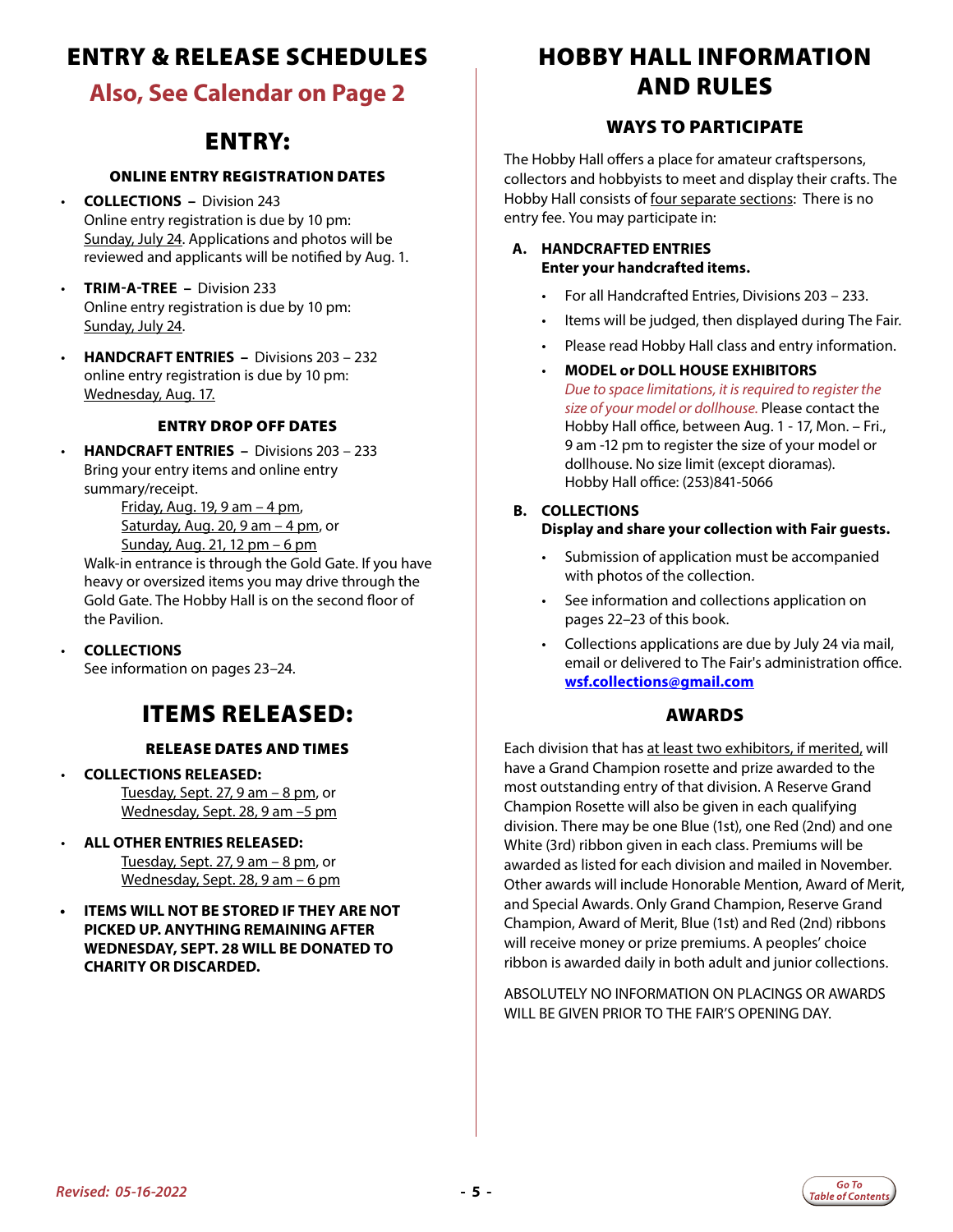#### DISPLAYS

All award-winning entries will be displayed, and every effort will be made to display all other entries. However, we reserve the right to withhold non-award winning entries from display. The Fair reserves the right to not accept any material or remove any material from display at any time, for any reason and at their own discretion. Items not displayed will be held in a secure storage area and the entrant will be called prior to The Fair opening. Entries cannot be accepted or returned by mail or common carrier.

#### JUDGING

Judges are selected from professionals or highly accredited amateur artists working within their field of expertise. Neither paid Fair employees nor volunteers are eligible to judge in the department for which they work. Paid Fair employees or volunteers who judge any show or contest outside the department they work for must be pre-approved by their department supervisor. Fair exhibitors, including exhibiting employees, are not eligible to judge in their entry divisions.

#### RECEIVING AND RETURN

The Hobby Hall is located on the second floor of the Pavilion. Walk in entrance is through the Gold Gate. For oversized or heavy items, you may drive through the Gold Gate on entry days. Please refer to the Entry and Release Schedules on page 2 and 5 for entry and release dates and times.

#### HOBBY HALL HANDCRAFTS ENTRIES

The Washington State Fair Departmental Exhibitors Rules and Regulations (link on page 3) governing all departments of The Fair are to be observed with a few additions.

- 1. Entry registration must be made online for all divisions by entry deadline. See page 4 for Online Entry Registration step-by-step instructions and page 2 for calendar of dates.
- 2. All entries should be brought into the Hobby Hall by the exhibitor. If it is necessary for someone else to bring the entry in, **the entry must be pre-registered online prior to the entry deadline or properly labeled with Division and Class numbers by the exhibitor.**
- 3. No entry fees will be charged.
- 4. All articles must be the handwork of an individual exhibitor. They must be finished within the last **two years.** No article can be exhibited a second year. SOILED OR OBVIOUSLY USED ITEMS WILL NOT BE ACCEPTED.
- 5. ALL ITEMS WILL BE PLACED IN THE MOST SUITABLE CLASS. Each entrant shall be limited to ONE ENTRY PER CLASS, as to enter more would, in effect, be competing against oneself. Entries may be reclassified by staff or judges.
- 6. The "OTHER" class will only be used if the item does not fit within any other class in a division.
- 7. Items that belong in one Division (ie, wood working) will not be accepted in another Division (ie, crafts).
- 8. All awards need not necessarily be awarded in each class at the discretion of the judge.
- 9. The Hobby Hall is mainly for amateur craftspersons to compete and exhibit their work. The Fair considers the following as professionals:

 Anyone who makes more than \$4,000 per year from the sale of the judged craft item.

 Anyone who has a certified teaching certificate for that craft.

 Anyone who is paid to demonstrate that craft where supplies or finished works are sold.

 Anyone who has won the Grand Champion for 2 consecutive years in that division must enter as a professional the following year.

 **A professional craftspersons may not enter a craft item from their profession into any amateur division**  (ie. a professional of hand painted china may not enter a hand painted ornament in the 'Holiday Decorations' division).

- 10. Divisions for teachers and professionals are offered for Leather Craft, Decorative Arts, Soft Toys and Animals, Calligraphy, Jewelry, Paper Crafts and Hand Painted China.
- 11. If you have won the Grand Champion for two consecutive years in a division, you will NOT BE ALLOWED to enter that division for one year.
- 12. Junior divisions are offered in Leather Craft, Jewelry, Paper Crafts, Models, Lego Building and Ceramics and Pottery. Juniors choosing to enter other divisions will be competing with adults.
- 13. All items placed on display must remain for the full length of The Fair.
- 14. The Washington State Fair assumes no responsibility for loss or damage. Every reasonable precaution will be used to protect items on display.
- 15. No "For Sale" cards will be allowed on exhibits or in the building.

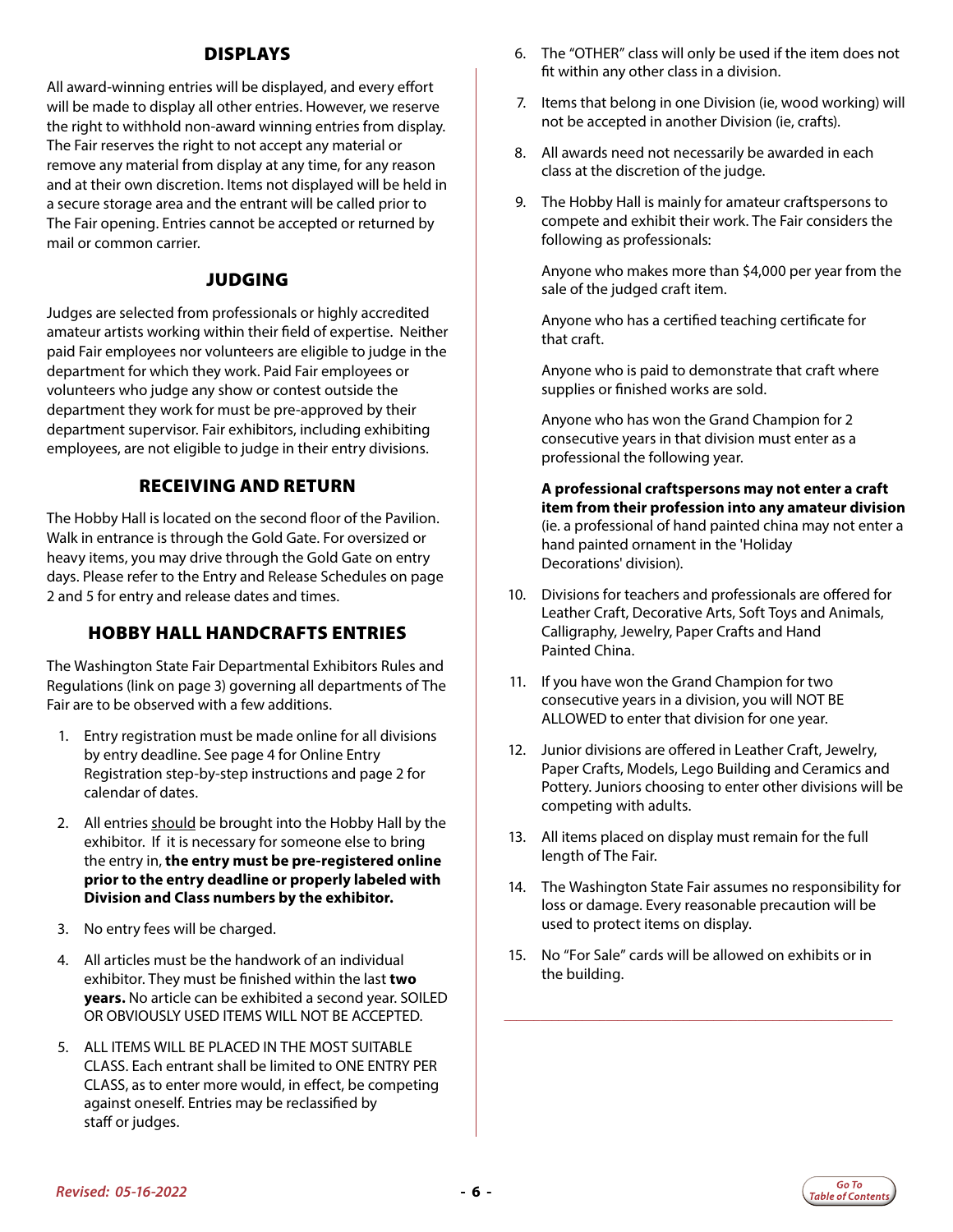### <span id="page-6-0"></span>DIVISION 203 – LEATHER CRAFT

Entries will be judged for design, technique and overall appearance.

#### ADDITIONAL AWARDS – ADULTS:

Grand Champion – Adult Rosette plus \$100

Reserve Grand Champion – Adult Rosette plus \$25

#### ADDITIONAL AWARDS – JUNIORS:

Grand Champion – Junior Rosette plus \$25

In addition, the Junior Grand Champion will receive a \$50 Gift Certificate from the Puget Sound Leather Artisan's Co-op (PSLAC)

> Reserve Grand Champion – Junior Rosette plus \$15

In addition the Junior Reserve Grand Champion will receive a \$30 Gift Certificate from the Puget Sound Leather Artisan's Co-op (PSLAC)

#### **JUNIORS**

(15 years and younger

| <b>Class</b> |                                     | 1st 2nd |
|--------------|-------------------------------------|---------|
|              | 1825 JUNIOR LEATHER BURNING\$10 \$5 |         |
|              |                                     |         |
|              |                                     |         |

#### ADULTS

(16 years old and older)

| Class | 1st                            | 2nd |
|-------|--------------------------------|-----|
| 1850  |                                | \$5 |
| 1855  |                                | \$5 |
| 1895  | STAMPED ITEM \$10              | \$5 |
| 1898  |                                | \$5 |
| 1902  |                                | \$5 |
| 1905  | APPAREL/ACCESSORY\$10          | \$5 |
| 1910  |                                | \$5 |
| 1915  | NATIVE AMERICAN STYLE ITEM\$10 | \$5 |
| 1920  | OTHER LEATHERCRAFT\$10         | \$5 |

**\_\_\_\_\_\_\_\_\_\_\_\_\_\_\_\_\_\_\_\_\_\_\_\_\_\_\_\_\_\_\_\_\_\_\_\_\_\_\_\_\_\_\_\_\_\_\_\_\_\_\_\_\_\_\_\_\_\_\_\_\_\_\_\_\_**

### DIVISION 204 – LEATHER CRAFT, TEACHERS AND PROFESSIONALS

Entries will be judged for design, technique and overall appearance.

#### ADDITIONAL AWARDS:

Grand Champion – Rosette plus \$100

Reserve Grand Champion – Rosette plus \$25

| Class | 1st                            | 2nd |
|-------|--------------------------------|-----|
| 1930  |                                | \$5 |
| 1932  | TOOLED ITEM\$10                | \$5 |
| 1940  |                                | \$5 |
| 1946  |                                | \$5 |
| 1952  |                                | \$5 |
| 1954  |                                | \$5 |
| 1960  |                                | \$5 |
| 1964  | LEATHER WITH OTHER MEDIUM \$10 | \$5 |
| 1965  | NATIVE AMERICAN STYLE ITEM510  | \$5 |
| 1966  | OTHER LEATHERCRAFT\$10         | \$5 |

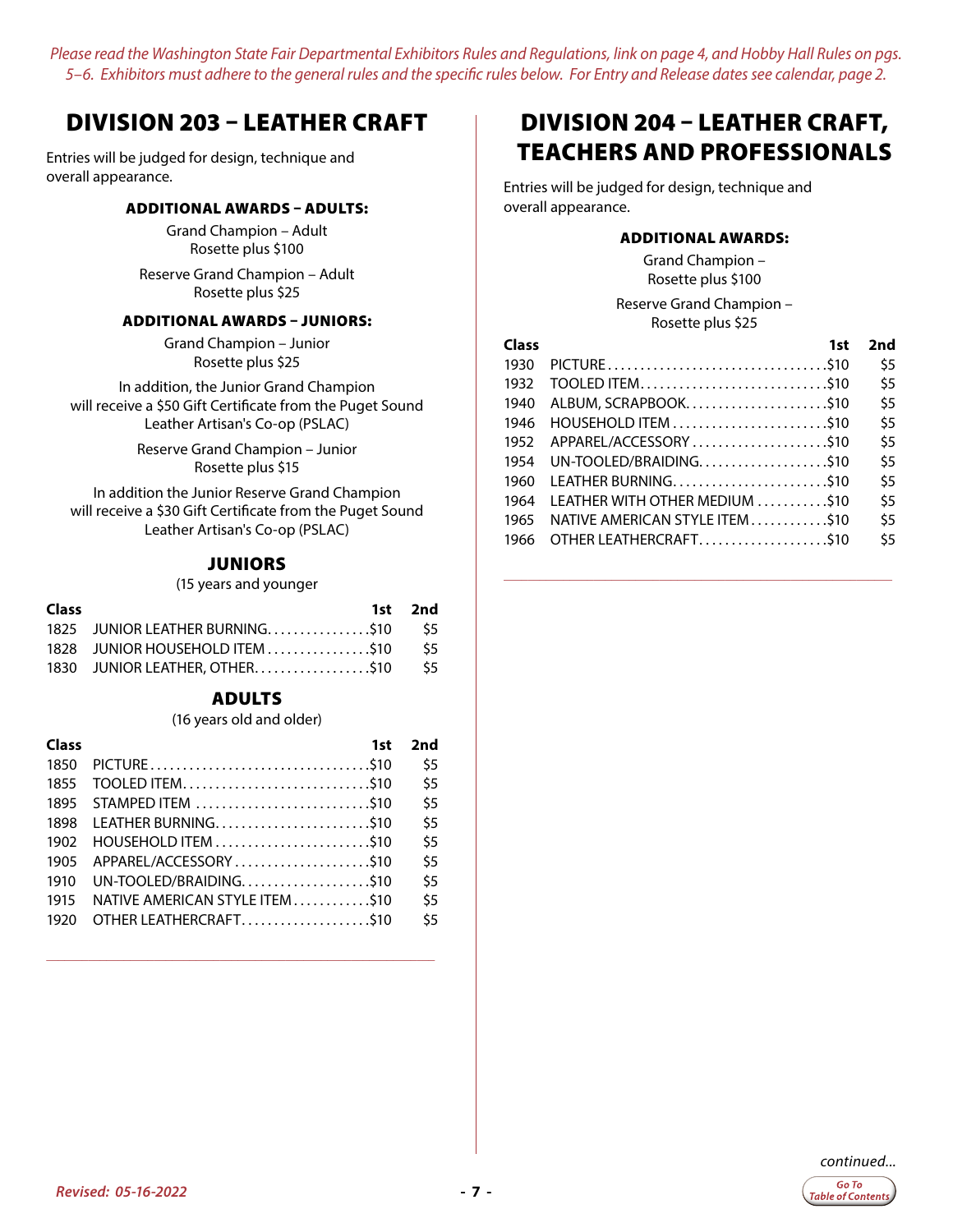### <span id="page-7-0"></span>DIVISION 206 – DECORATIVE ARTS

If needed for display purposes, correctly proportioned easel/ plate stand must be provided by exhibitor.

#### **Decorative painting entries will be judged for overall effect, color coordination, neatness, blending and line work, and finish (back also).**

For leather painting, enter Leather Craft Division 203.

#### ADDITIONAL AWARDS:

Grand Champion – Rosette plus \$100

Reserve Grand Champion – Rosette plus \$25

| <b>Class</b> | 1st                                             | 2nd |
|--------------|-------------------------------------------------|-----|
| 2010         |                                                 | \$5 |
| 2002         | STROKE WORK\$10                                 | \$5 |
| 2020         | CHRISTMAS MOTIF\$10                             | \$5 |
| 2055         | OTHER HOLIDAY MOTIFS\$10                        | \$5 |
| 2080         | <b>GENERAL DECORATIVE ARTS ON</b>               |     |
|              | METAL SURFACES \$10                             | \$5 |
| 2085         | <b>GENERAL DECORATIVE ARTS ON</b>               |     |
|              |                                                 | \$5 |
| 2015         | GENERAL DECORATIVE ARTS ON WOOD \$10            | \$5 |
| 2070         | <b>GENERAL DECORATIVE ARTS ON GOURD. . \$10</b> | \$5 |
| 2095         | GENERAL DECORATIVE ARTS ON ROCK S10             | \$5 |
| 2090         | <b>GENERAL DECORATIVE ARTS ON OTHER</b>         |     |
|              |                                                 | \$5 |
|              |                                                 |     |

**\_\_\_\_\_\_\_\_\_\_\_\_\_\_\_\_\_\_\_\_\_\_\_\_\_\_\_\_\_\_\_\_\_\_\_\_\_\_\_\_\_\_\_\_\_\_\_\_\_\_\_\_\_\_\_\_\_\_\_\_\_\_\_\_\_**

### DIVISION 207 – DECORATIVE ARTS, TEACHERS AND PROFESSIONALS

If needed for display purposes, correctly proportioned easel/ plate stand must be provided by exhibitor.

**Decorative Painting entries will be judged for overall effect, color coordination, neatness, blending and line work and finish (back also).**

For leather painting, enter Leather Craft Division 204.

#### ADDITIONAL AWARDS:

Grand Champion – Rosette plus \$100 Reserve Grand Champion – Rosette plus \$25

#### Pacific Palette Rosette

| Class | 1st                                              | 2nd |
|-------|--------------------------------------------------|-----|
| 2100  | ROSEMALING\$10                                   | \$5 |
| 2102  | STROKE WORK\$10                                  | \$5 |
| 2120  | CHRISTMAS MOTIF\$10                              | \$5 |
| 2125  | OTHER HOLIDAY MOTIF \$10                         | \$5 |
| 2180  | <b>GENERAL DECORATIVE ARTS ON</b>                |     |
|       | METAL SURFACES  \$10                             | \$5 |
| 2105  | <b>GENERAL DECORATIVE ARTS ON</b>                |     |
|       | PORCELAIN/GLASS SURFACES \$10                    | \$5 |
| 2132  | GENERAL DECORATIVE ARTS ON WOOD  \$10            | \$5 |
| 2145  | <b>GENERAL DECORATIVE ARTS ON GOURDS. . \$10</b> | \$5 |
| 2110  | <b>GENERAL DECORATIVE ARTS ON</b>                |     |
|       | OTHER SURFACES \$10                              | \$5 |

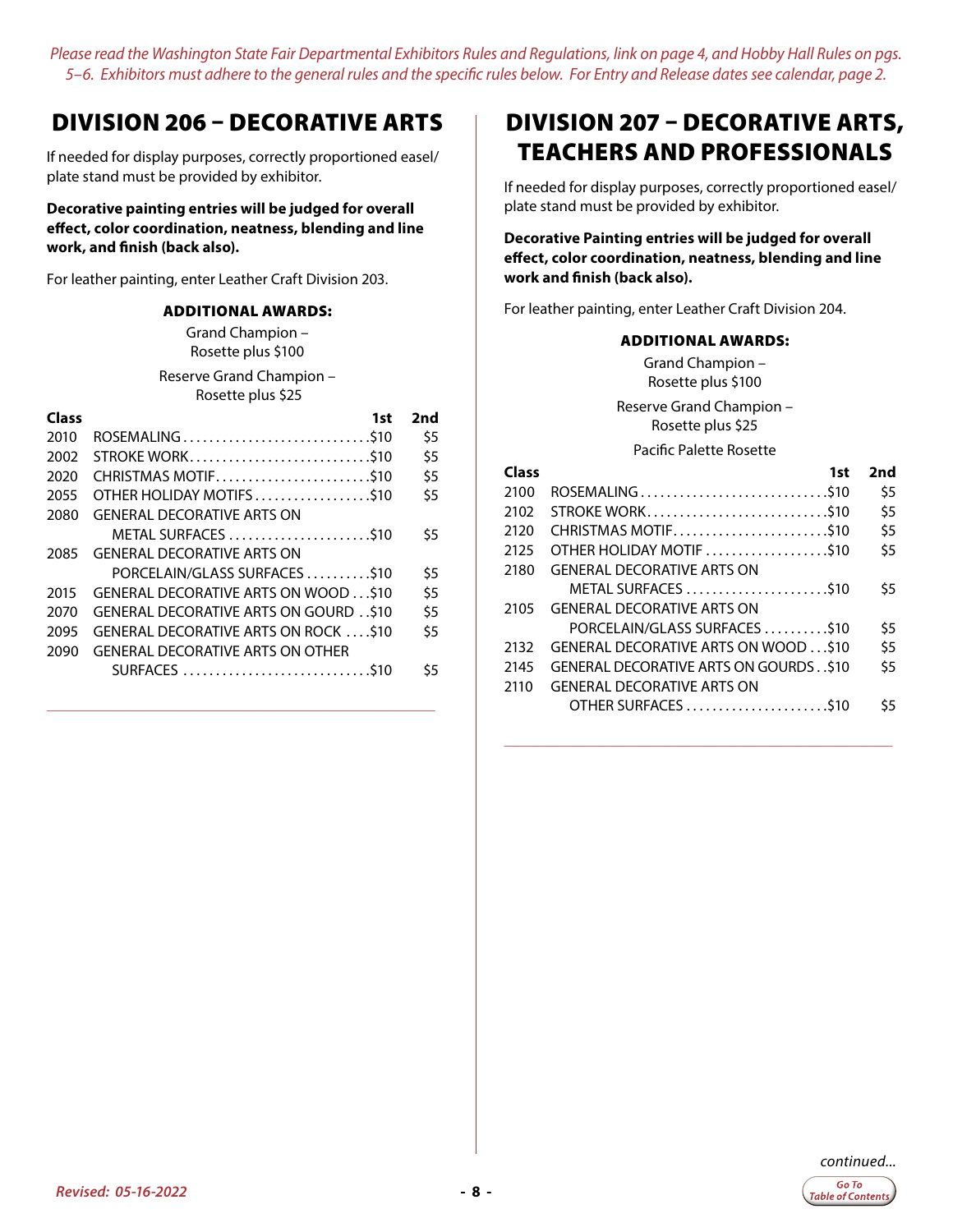### <span id="page-8-0"></span>DIVISION 209 – HANDCRAFTED SOFT TOYS AND ANIMALS

No large accessories, such as chairs, will be accepted.

Entries will be judged for workmanship and general appearance. Entries may be no more than 40" in **height plus width**.

#### ADDITIONAL AWARDS:

Grand Champion – Rosette plus \$100

Reserve Grand Champion – Rosette plus \$25

Best in Each Category – Ribbon

#### SOFT TOYS

Doll clothes should be entered in the Home Arts Dept. under the appropriate division (crochet, knitting, sewing, etc.)

| Class | 1st                               | 2nd |
|-------|-----------------------------------|-----|
| 3000  | STUFFED FABRIC OR FUR ANIMAL S10  | \$5 |
| 3010  |                                   | \$5 |
| 3020  |                                   | \$5 |
| 3025  |                                   | \$5 |
| 3030  | CROCHET ANIMAL \$10               | \$5 |
| 3035  |                                   | \$5 |
| 3036  | RUBBER BAND ANIMAL/DOLL/TOY  \$10 | \$5 |
| 3038  | NEEDLE FELT ITEM \$10             | \$5 |
| 3040  | OTHER SOFT TOYS \$10              | \$5 |

#### HANDCRAFTED ANIMALS

Animal and clothing MUST be made by exhibitor. Small accessories, such as hats and gloves, may be purchased.

| <b>Class</b> | 1st                            | 2nd |
|--------------|--------------------------------|-----|
| 3400         | JOINTED, FROM A PATTERN        |     |
|              | (Mohair or acrylic)\$10        | \$5 |
| 3405         | NON-JOINTED, FROM A PATTERN    |     |
|              | (Mohair or acrylic)\$10        | \$5 |
| 3410         | JOINTED, FROM ORIGINAL DESIGN  |     |
|              | (Mohair or acrylic)\$10        | \$5 |
| 3415         | NON-JOINTED, FROM ORIGINAL     |     |
|              | DESIGN (Mohair or acrylic)\$10 | \$5 |
| 3470         |                                | \$5 |
|              |                                |     |

**\_\_\_\_\_\_\_\_\_\_\_\_\_\_\_\_\_\_\_\_\_\_\_\_\_\_\_\_\_\_\_\_\_\_\_\_\_\_\_\_\_\_\_\_\_\_\_\_\_\_\_\_\_\_\_\_\_\_\_\_\_\_\_\_\_**

### DIVISION 210 – ARTIST SOFT TOYS AND ANIMALS, TEACHERS AND PROFESSIONALS

#### **Original designs only, no kits.**

No large accessories, such as chairs, will be accepted.

Entries will be judged for workmanship and general appearance. Entries may be no more than 40" in **height plus width.** 

#### ADDITIONAL AWARDS:

Grand Champion – Rosette plus \$100

Reserve Grand Champion – Rosette plus \$25

| <b>Class</b> | 1st 2nd |
|--------------|---------|
|              |         |
|              |         |
|              | \$5     |
|              | \$5     |
|              |         |

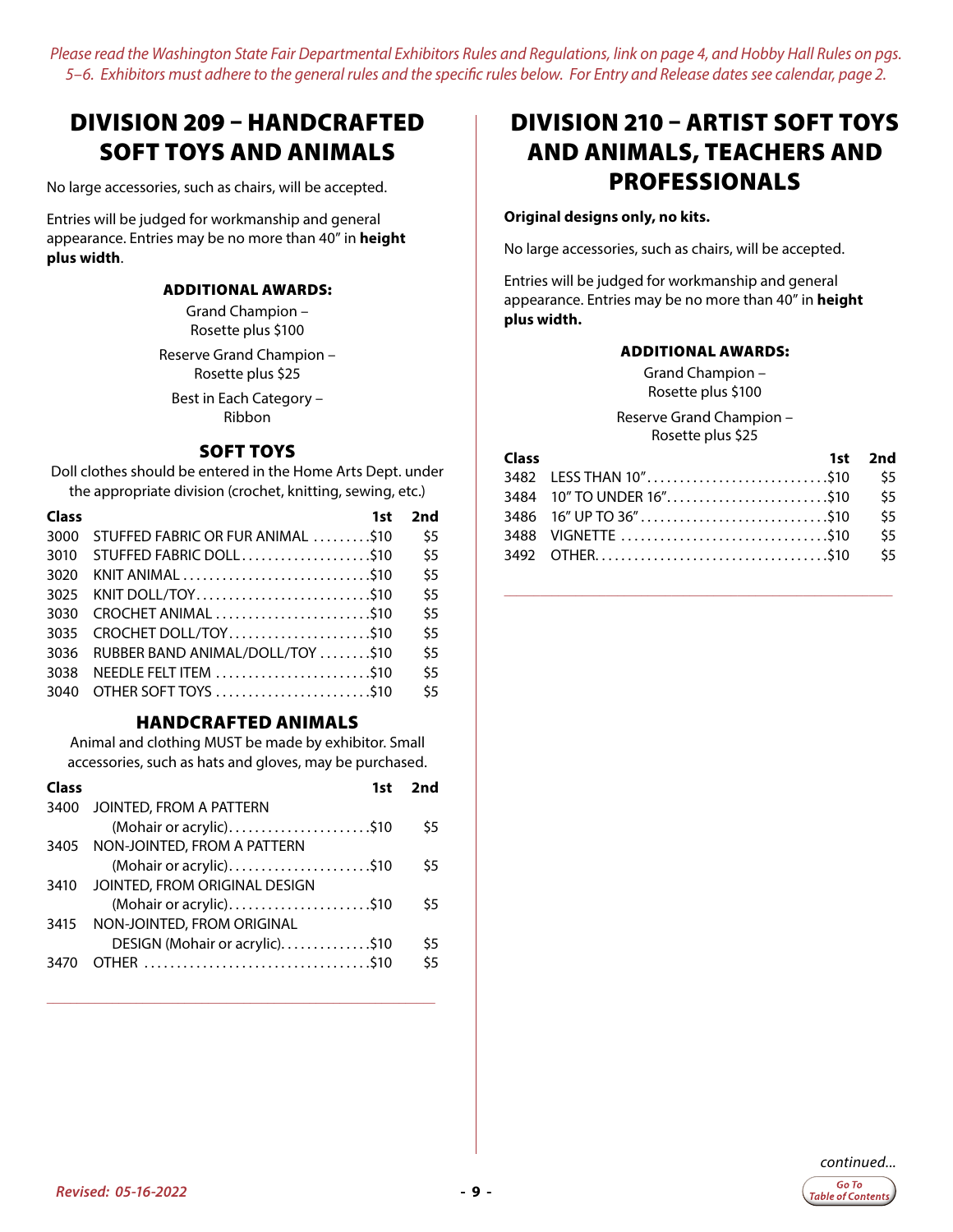### <span id="page-9-0"></span>DIVISION 211 – DOLL HOUSES

All furniture/accessories must be secured with glue, putty, etc.

#### **Entries will be judged for:**

| Attention to Scale 20% |  |
|------------------------|--|

Houses must be brought in and set up by exhibitor. Plexiglas covers over houses are encouraged. **Due to space** 

#### **limitations, it is required to register the size of your dollhouse.** Please contact the Hobby Hall office, between Aug. 1–17, Mon. – Fri., 9 am – 12 pm to register the size of your

dollhouse. No size limit. **Notify us if you need electricity.** Hobby Hall office: (253)841-5066.

#### ADDITIONAL AWARDS:

Grand Champion – Rosette plus \$100

Reserve Grand Champion – Rosette plus \$25

Best in Each Category – Ribbon

#### DOLL HOUSES AND BUILDINGS

Houses must be on a firm base not to extend more than what is equal to 12 feet in scale beyond the foundation of the house or building. \*Smaller scale are 1:48 and 1:144.

| <b>Class</b> |                                            | 1st | 2nd  |
|--------------|--------------------------------------------|-----|------|
| 3500         | FURNISHED DOLL HOUSE, scratch built \$20   |     | \$10 |
| 3505         | FURNISHED DOLL HOUSE, from a               |     |      |
|              | shell or kit  \$20                         |     | \$10 |
| 3510         | UNFURNISHED DOLL HOUSE, scratch built \$20 |     | \$10 |
| 3515         | UNFURNISHED DOLL HOUSE,                    |     |      |
|              | from a shell or kit  \$20                  |     | \$10 |
| 3516         | *SMALL SCALE FURNISHED DOLL HOUSE,         |     |      |
|              | scratch built  \$20                        |     | \$10 |
| 3517         | *SMALL SCALE FURNISHED DOLL HOUSE,         |     |      |
|              | from a shell or kit  \$20                  |     | \$10 |
| 3520         | OTHER BUILDING, scratch built \$20         |     | \$10 |
| 3525         | OTHER BUILDING, from a kit\$20             |     | \$10 |
| 3526         | *SMALL SCALE OTHER BUILDING,               |     |      |
|              | scratch built  \$20                        |     | \$10 |
| 3527         | *SMALL SCALE OTHER BUILDING,               |     |      |
|              | from a kit \$20                            |     | \$10 |
|              | <b>SETTINGS AND FACADES</b>                |     |      |
|              |                                            |     |      |
| Class        |                                            | 1st | 2nd  |

| 3530 ONE ROOM \$10                         | \$5 |
|--------------------------------------------|-----|
| 3535 *SMALL SCALE ONE ROOM \$10            | \$5 |
| 3540 SETTING IN UNUSUAL CONTAINER\$10      | \$5 |
| 3542 *SMALL SCALE SETTING IN UNUSUAL       |     |
| CONTAINER\$10                              | \$5 |
|                                            | \$5 |
| 3550 CENTERPIECE (dome, holiday, etc.)\$10 | \$5 |
|                                            |     |

**\_\_\_\_\_\_\_\_\_\_\_\_\_\_\_\_\_\_\_\_\_\_\_\_\_\_\_\_\_\_\_\_\_\_\_\_\_\_\_\_\_\_\_\_\_\_\_\_\_\_\_\_\_\_\_\_\_\_\_\_\_\_\_\_\_**

### DIVISION 212 – DOLL HOUSE ACCESSORIES & MINIATURES

All furniture/accessories must be secured with glue, putty, etc. Handmade, must be detached from house or room.

#### **Entries will be judged for:**

| Workmanship  40%       |  |
|------------------------|--|
|                        |  |
|                        |  |
| Attention to Scale 20% |  |

\*Smaller scale are 1:48 and 1:144.

#### ADDITIONAL AWARDS:

Grand Champion – Rosette plus \$100

Reserve Grand Champion – Rosette plus \$25

| Class | 1st                                       | 2nd |
|-------|-------------------------------------------|-----|
| 3555  | SINGLE PIECE OF FURNITURE, original \$10  | \$5 |
| 3558  | SINGLE PIECE OF FURNITURE, from a kit\$10 | \$5 |
| 3560  | *SMALL SCALE SINGLE PIECE OF              |     |
|       | FURNITURE, original\$10                   | \$5 |
| 3562  | *SMALL SCALE SINGLE PIECE OF              |     |
|       | FURNITURE, from a kit\$10                 | \$5 |
| 3572  | OTHER ACCESSORIES\$10                     | \$5 |
| 3573  | *SMALL SCALE OTHER ACCESSORIES \$10       | \$5 |
| 3575  | DOLL HOUSE DOLLS, fully assembled         |     |
|       | and costumed \$10                         | \$5 |
| 3600  | MINIATURE TOYS\$10                        | \$5 |
| 3602  |                                           | \$5 |
| 3604  | MINIATURE GARDENING \$10                  | \$5 |
| 3606  | MINIATURE TOOLS & TRANSPORTATION \$10     | \$5 |
| 3608  | MINIATURE OTHER\$10                       | \$5 |
|       |                                           |     |

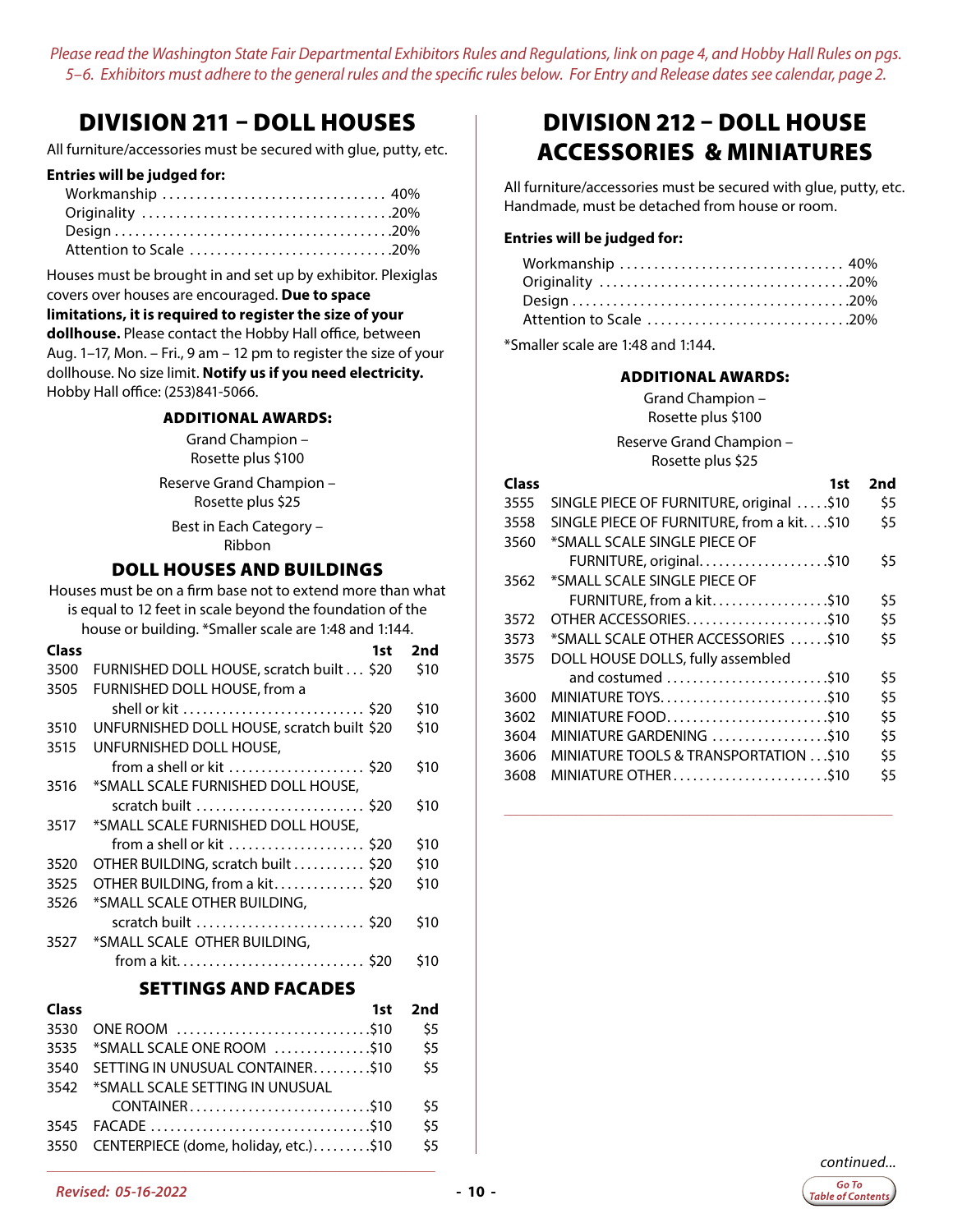### <span id="page-10-0"></span>DIVISION 213 – CALLIGRAPHY

Do not enter photo copies or reproductions of your work.

#### **Judges Criteria:**

Quality of lettering; lettering styles, consistent angle, rhythmic quality, consistent width top to bottom  $\ldots \ldots \ldots \ldots \ldots \ldots \ldots \ldots \ldots \ldots$ . 70% Design, color choice, illustration, craftsmanship. . 30%

#### **Due to limited case space, calligraphy entries MUST NOT exceed 14" x 16", including frame.**

Two dimensional work **must be framed** and have strong WIRE hangers, no string or self-leveling hangers (ex.  $\angle$ /\\_/\\_/\\_).

#### ADDITIONAL AWARDS:

Grand Champion – Rosette plus \$100

Reserve Grand Champion – Rosette plus \$25

| Class | 1st                                        | 2nd |
|-------|--------------------------------------------|-----|
| 4000  | LETTER FORMS ONLY ON                       |     |
|       | UNALTERED PAPER\$10                        | \$5 |
| 4005  | <b>I FTTFRING WITH EMBELLISHMENT ON</b>    |     |
|       | PAPER (Backgrounds, illustration, collage, |     |
|       | embossing, gilding, weaving, decorative    |     |
|       | elements, three dimensional objects)\$10   | \$5 |
| 4010  | I FTTFRING ON MATFRIAL OTHER THAN          |     |
|       | PAPER (glass, metal, fabric, wood,         |     |
|       | stone, etc.)\$10                           | \$5 |
| 4015  | HAND MADE/HAND LETTERED CARD\$10           | \$5 |
| 4017  |                                            | \$5 |
| 4020  | HAND I FTTFRFD BOOK                        |     |
|       | (Handmade folded or stitched) \$10         | S5  |

**\_\_\_\_\_\_\_\_\_\_\_\_\_\_\_\_\_\_\_\_\_\_\_\_\_\_\_\_\_\_\_\_\_\_\_\_\_\_\_\_\_\_\_\_\_\_\_\_\_\_\_\_\_\_\_\_\_\_\_\_\_\_\_\_\_**

### DIVISION 214 – CALLIGRAPHY, TEACHERS AND PROFESSIONALS

Do not enter photo copies or reproductions of your work.

#### **Judges Criteria:**

Quality of lettering; lettering styles, consistent angle, rhythmic quality, consistent width top to bottom. . 70% Design, color choice, illustration, craftsmanship. . 30%

#### **Due to limited case space, calligraphy entries MUST NOT exceed 14" x 16", including frame.**

Two dimensional work **must be framed** and have strong WIRE hangers, no string or self-leveling hangers (ex.  $\angle$   $\angle$   $\angle$   $\angle$   $\angle$ 

#### ADDITIONAL AWARDS:

Grand Champion – Rosette plus \$100

Reserve Grand Champion – Rosette plus \$25

| Class | 1st                                        | 2nd |
|-------|--------------------------------------------|-----|
| 4030  | LETTER FORMS ONLY ON                       |     |
|       |                                            | \$5 |
| 4035  | I FTTFRING WITH FMBFI I ISHMFNT ON         |     |
|       | PAPER (Backgrounds, illustration, collage, |     |
|       | embossing, gilding, weaving, decorative    |     |
|       | elements, three dimensional objects)\$10   | \$5 |
| 4040  | I FTTFRING ON MATFRIAL OTHER THAN          |     |
|       | PAPER (glass, metal, fabric, wood,         |     |
|       | stone, etc.)\$10                           | \$5 |
| 4045  | HAND MADE/HAND LETTERED CARDS10            | \$5 |
| 4047  |                                            | \$5 |
| 4050  | HAND I FTTFRED BOOK                        |     |
|       | (Handmade folded or stitched) \$10         | \$5 |

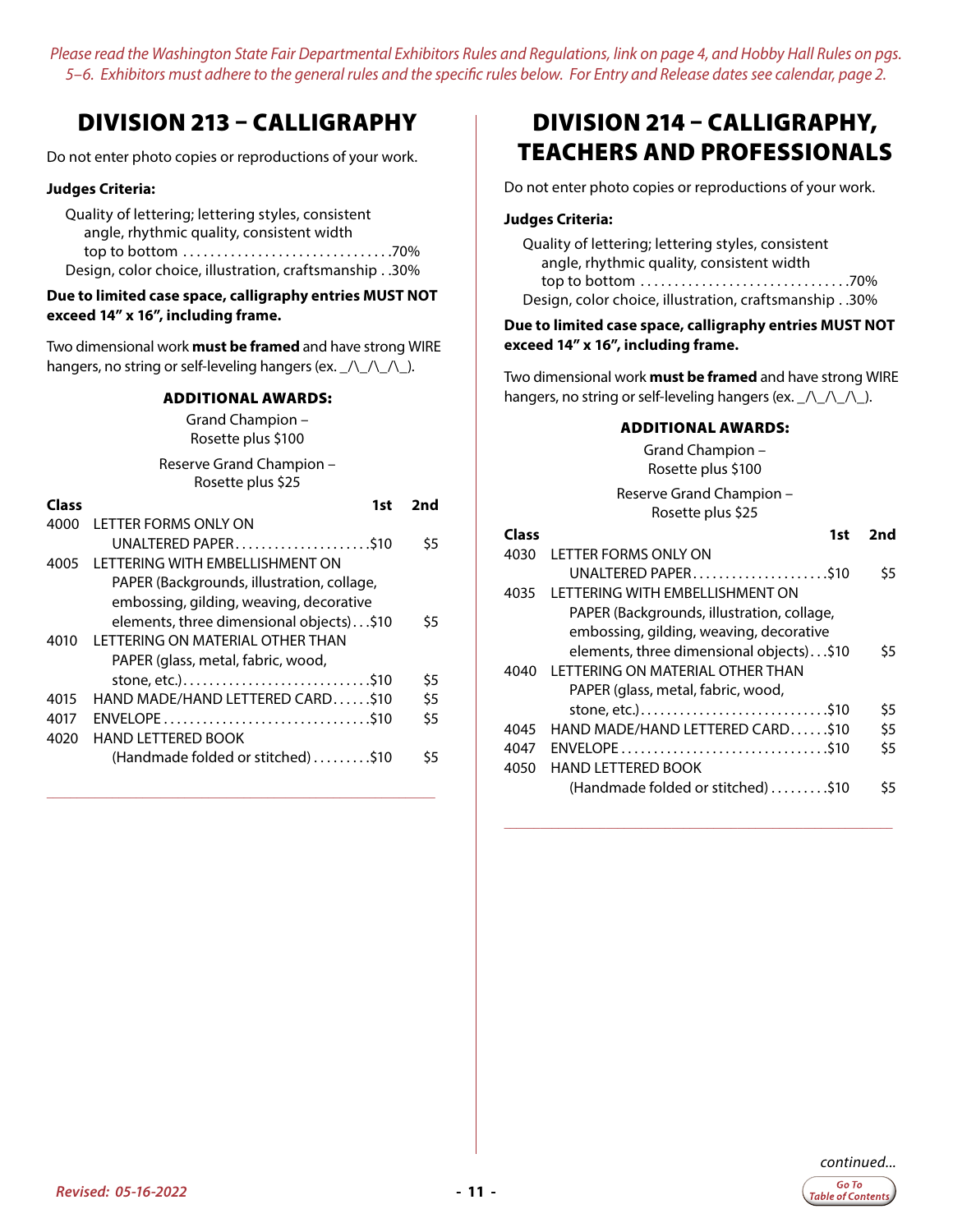### <span id="page-11-0"></span>DIVISION 215 – JEWELRY

One entry per class is allowed. Pairs and sets will be accepted as one entry.

Please do not mount items to be entered.

All categories will be judged primarily by quality and technique, but also in part by the dynamics and originality of the design.

#### ADDITIONAL AWARDS – ADULTS:

Grand Champion – Rosette plus \$100

Reserve Grand Champion – Rosette plus \$25

#### ADDITIONAL AWARDS – JUNIORS:

Grand Champion – Rosette plus \$25

Reserve Champion – Rosette plus \$15

#### ADULTS

| <b>Class</b> | 1st                                                          | 2nd |
|--------------|--------------------------------------------------------------|-----|
| 4060         | CONTEMPORARY NECKLACE \$10                                   | \$5 |
| 4061         | CONTEMPORARY BRACELET\$10                                    | \$5 |
| 4062         | CONTEMPORARY PENDANT, PIN,                                   |     |
|              | EARRINGS \$10                                                | \$5 |
| 4063         | CONTEMPORARY SETS\$10                                        | \$5 |
|              | The above classes are single or multi-strand beaded.         |     |
| 4064         | CONTEMPORARY NON-BEADED\$10                                  | \$5 |
| 4070         | FTHNIC OR NATIVE AMERICAN DESIGNED                           |     |
|              | BEADWORK - including jewelry made                            |     |
|              | from loom work, off-loom bead weaving,                       |     |
|              | Peyote stitches, Comanche stitches,                          |     |
|              | medicine bag\$10                                             | \$5 |
| 4071         | ETHNIC OR NATIVE AMERICAN DESIGNED                           |     |
|              | NON BEAD stitching or weaving work\$10                       | \$5 |
| 4073         | BEADED AMULET BAG \$10                                       | \$5 |
| 4074         | LEATHER JEWELRY \$10                                         | \$5 |
| 4075         | WIRE/METAL WORK - jewelry of any kind                        |     |
|              | where the main focus is the manipulation                     |     |
|              | of wire or metal (wrapping, hammering,                       |     |
|              | wax or centrifugal casting, soldering or                     |     |
|              | free-form design) $\ldots$ \$10                              | \$5 |
| 4076         |                                                              | \$5 |
| 4078         |                                                              | \$5 |
| 4080         | BEADS, UP TO 3 made by exhibitor; glass,                     |     |
|              | polymer, fabric, metal, paper, wood,                         | \$5 |
| 4081         | fimo sculpting clay\$10<br>JEWELRY made using seashells \$10 | \$5 |
| 4085         | OTHER JEWELRY \$10                                           | \$5 |
|              |                                                              |     |

#### **JUNIORS**

(15 years and younger)

| Class |                                               |     |
|-------|-----------------------------------------------|-----|
| 4090  | ANY JEWELRY (7 and under)\$10                 | \$5 |
| 4091  | JUNIOR BEADED JEWELRY includes all            |     |
|       | medium (8-11 yrs) \$10                        | \$5 |
| 4092  | JUNIOR BEADED JEWELRY includes all            |     |
|       | medium (12-15 yrs) \$10                       | \$5 |
| 4093  | <b>JUNIOR NON-BEADED JEWELRY</b>              |     |
|       | (8-11 yrs)\$10                                | \$5 |
| 4094  | JUNIOR NON-BEADED JEWELRY                     |     |
|       | $(12-15 \text{ yrs})$ \$10                    | \$5 |
|       | 4095 JUNIOR BEADS, UP TO 3 made by exhibitor; |     |
|       | glass, polymer, fabric, metal, wood, fimo,    |     |
|       | sculpting clay (8-11 yrs) \$10                | \$5 |
| 4096  | JUNIOR BEADS, UP TO 3 made by exhibitor;      |     |
|       | glass, polymer, fabric, metal, wood, fimo,    |     |
|       | sculpting clay (12-15 yrs) \$10               | \$5 |
| 4097  | JUNIOR OTHER JEWELRY (8-11 yrs) \$10          | \$5 |
| 4098  | JUNIOR OTHER JEWELRY (12-15 yrs) \$10         | \$5 |
|       |                                               |     |

### DIVISION 216 – JEWELRY, TEACHERS AND PROFESSIONALS

**\_\_\_\_\_\_\_\_\_\_\_\_\_\_\_\_\_\_\_\_\_\_\_\_\_\_\_\_\_\_\_\_\_\_\_\_\_\_\_\_\_\_\_\_\_\_\_\_\_\_\_\_\_\_\_\_\_\_\_\_\_\_\_\_\_**

Please do not mount items to be entered.

One entry per class is allowed. Pairs and sets will be accepted as one entry.

All categories will be judged primarily by quality and technique, but also in part by the dynamics and originality of the design.

|       | <b>ADDITIONAL AWARDS:</b><br>Grand Champion -<br>Rosette plus \$100 |     |
|-------|---------------------------------------------------------------------|-----|
|       | Reserve Grand Champion -<br>Rosette plus \$25                       |     |
| Class | 1st                                                                 | 2nd |
| 4100  | CONTEMPORARY NECKLACE \$10                                          | \$5 |
| 4105  |                                                                     | \$5 |
| 4110  | <b>CONTEMPORARY PENDANT, PIN</b>                                    |     |
|       | EARRINGS \$10                                                       | \$5 |
|       | The above classes are single or multi-strand beaded                 |     |
| 4112  | CONTEMPORARY NON-BEADED\$10                                         | \$5 |
| 4115  | WIRE/METAL WORK\$10                                                 | \$5 |
| 4120  | 510, ETHNIC OR NATIVE AMERICAN DESIGNED                             | \$5 |
| 4145  | OTHER JEWELRY \$10                                                  | \$5 |

**\_\_\_\_\_\_\_\_\_\_\_\_\_\_\_\_\_\_\_\_\_\_\_\_\_\_\_\_\_\_\_\_\_\_\_\_\_\_\_\_\_\_\_\_\_\_\_\_\_\_\_\_\_\_\_\_\_\_\_\_\_\_\_\_\_**

**Table of Contents**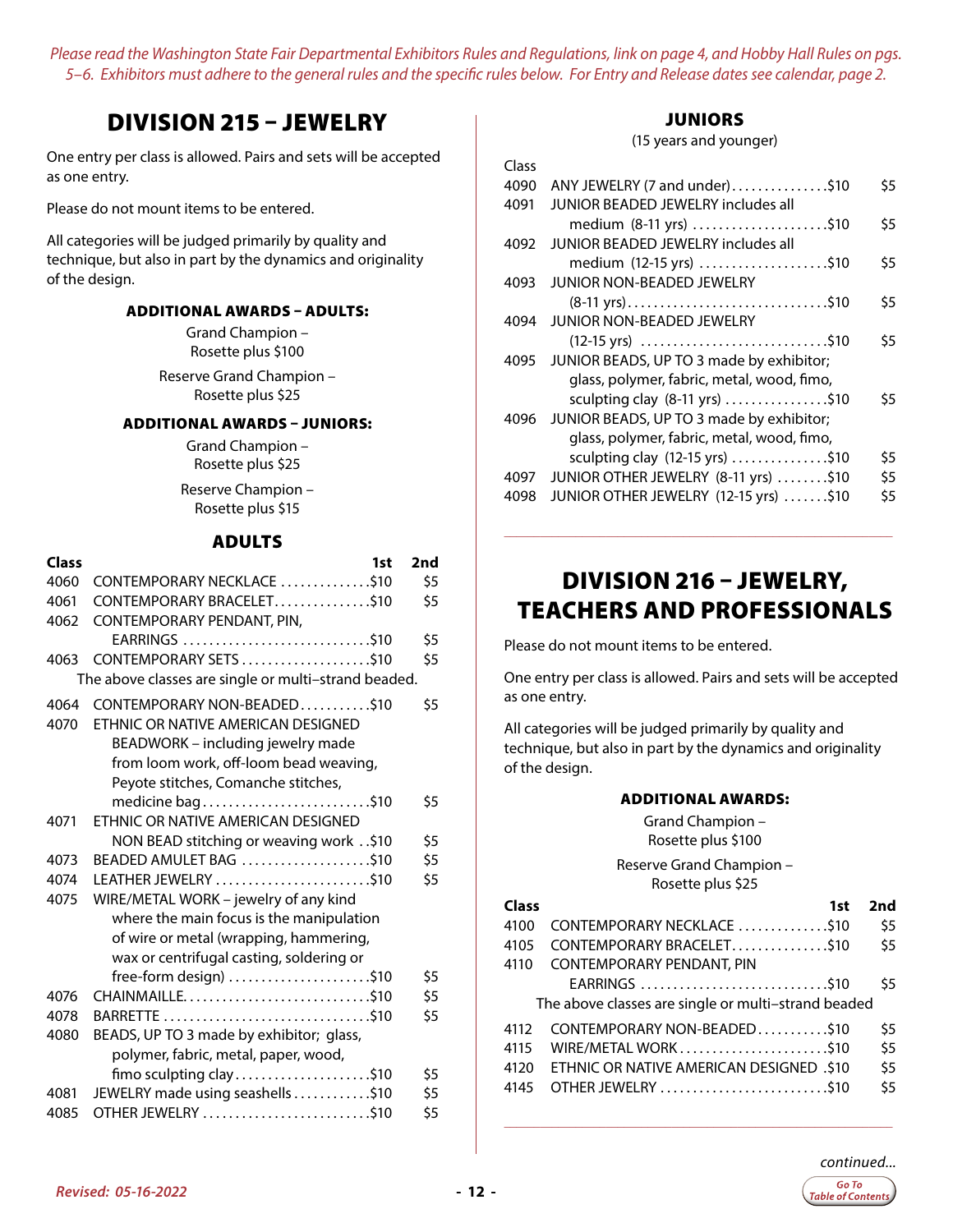### DIVISION 217 – CRAFTS

<span id="page-12-0"></span>See also Division 221 – Holiday Decorations.

Items must not exceed 30", **width plus length** or 24" total in diameter (including frame, if framed). Items to be hung must have strong WIRE hangers. No string or self-leveling hangers (ex. \_/\\_/\\_/\\_). No crochet, knitting, counted cross stitch, stitchery, appliqué or needlepoint (except plastic canvas) will be accepted. Please see Home Arts Department for these areas.

The "OTHER" class will only be used if the item does not fit within any other class in a division.

**A professional craftspersons may not enter a craft item from their profession into any amateur division** (ie. a professional of hand painted china may not enter a hand painted ornament in the 'Holiday Decorations' division).

One entry per class is allowed.

#### **Some things judges consider:**

- 
- **Quality of work Attention to detail**
- **Originality Neatness**
- **Use of color Design**

#### ADDITIONAL AWARDS:

Grand Champion – Rosette plus \$100 Reserve Grand Champion –

Rosette plus \$25

Best in each Category – Ribbon

#### SILK AND DRIED FLOWERS OR DRIED PLANT MATERIAL

| <b>Class</b> |                                    | 1st 2nd |
|--------------|------------------------------------|---------|
|              |                                    |         |
|              | 4195 WEDDING ARTICLE\$10 \$5       |         |
|              |                                    |         |
|              |                                    |         |
|              | 4210 SWAG OR WALL HANGING \$10 \$5 |         |

#### DRIFTWOOD ARTISTRY

| <b>CLASS</b> |                        | 1st 2nd |
|--------------|------------------------|---------|
|              |                        |         |
|              | 4222 DRIFTWOOD\$10 \$5 |         |

#### NON-SEWN CRAFTS

| <b>CLASS</b> |                                                 | 1st 2nd |
|--------------|-------------------------------------------------|---------|
|              |                                                 |         |
|              |                                                 |         |
|              | 4241 ITEM made using seashells \$10 \$5         |         |
|              | 4242 ITEM made from recycled materials \$10 \$5 |         |

| 4243 NON FIRED CLAY (polymer, fimo, etc) \$10 | - \$5 |
|-----------------------------------------------|-------|
| 4244 DUCT TAPE CRAFT \$10                     | \$5   |
| 4246 DIAMOND PAINTING\$10                     | \$5   |
|                                               | \$5   |
|                                               | \$5   |
| 4245 OTHER (non-sewn craft)\$10 \$5           |       |

#### PLASTIC CANVAS

| <b>Class</b> |                                                  | 1st 2nd |
|--------------|--------------------------------------------------|---------|
|              | 4260 SMALL ARTICLE (key chain,                   | S5      |
|              | 4265 LARGE ARTICLE (purse, mobile,               |         |
|              |                                                  | \$5     |
|              | 4280 HOUSEHOLD ITEM (mats, napkin holder) . \$10 | \$5     |

#### DECORATIVE DOLLS AND ANIMALS

(Other than Holiday or soft toys)

| <b>Class</b> |                                            | 1st 2nd |
|--------------|--------------------------------------------|---------|
|              |                                            |         |
|              | 4315 ARTISTIC SOFT DOLL, not a toy\$10 \$5 |         |
|              |                                            |         |

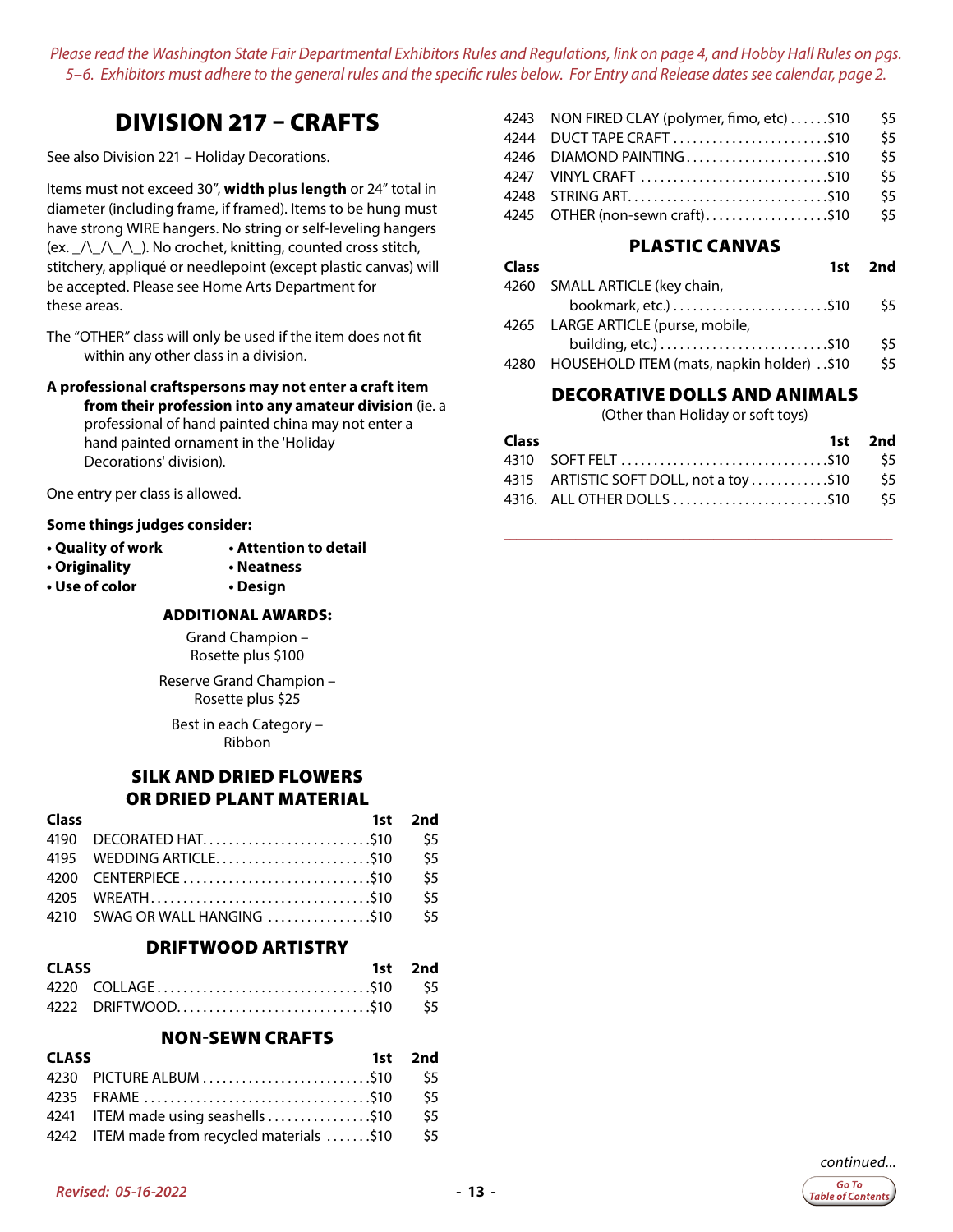### <span id="page-13-0"></span>DIVISION 219 – PAPER CRAFTS

See also Division 221 – Holiday Decorations.

Items must not exceed 30", **width plus length** or 24" total in diameter (including frame, if framed). Items will be judged on workmanship, originality and design. Items to be hung must have strong WIRE hangers. No string or self-leveling hangers (ex.  $\angle$ /\\_/\\_/\\_).

**A professional craftspersons may not enter a craft item from their profession into any amateur division** (ie. a professional of hand painted china may not enter a hand painted ornament in the 'Holiday Decorations' division).

No envelopes with cards. No plastic sleeves.

#### ADDITIONAL AWARDS – ADULTS:

Grand Champion – Rosette plus \$100

 Reserve Grand Champion – Rosette plus \$25

#### ADDITIONAL AWARDS – JUNIORS:

 Grand Champion – Rosette plus \$25

Reserve Grand Champion – Rosette plus \$15

#### ADULTS

(16 years and older)

| Class | 1st                                                                               | 2nd |
|-------|-----------------------------------------------------------------------------------|-----|
| 4400  |                                                                                   | \$5 |
| 4404  | CHRISTMAS CARD \$10                                                               | \$5 |
| 4406  | OTHER HOLIDAY CARD\$10                                                            | \$5 |
| 4407  | ARTISTIC TRADING CARD COIN                                                        |     |
|       | (2-1/2" Diameter)\$10                                                             | \$5 |
| 4408  | INTERACTIVE CARDS \$10                                                            | \$5 |
| 4409  | ARTISTIC TRADING CARD                                                             |     |
|       | $(2-1/2" x 3-1/2"). \ldots \ldots \ldots \ldots \ldots \ldots \ldots \ldots$ \$10 | \$5 |
| 4410  |                                                                                   | \$5 |
| 4411  | SCRAPBOOKING (1 page maximum) \$10                                                | \$5 |
| 4412  | PAPER FOLDING (Origami, Tea Bag, Iris, etc) .\$10                                 | \$5 |
| 4414  | PUNCH ART\$10                                                                     | \$5 |
| 4416  | COLORING TECHNIQUES \$10                                                          | \$5 |
| 4418  | THREE DIMENSIONAL (Home Decor)\$10                                                | \$5 |
| 4420  | THREE DIMENSIONAL (Box, Bag, etc)\$10                                             | \$5 |
| 4422  | BOOK (Altered, handmade, etc) \$10                                                | \$5 |
| 4424  | ITEM MADE FROM RECYCLED PAPER\$10                                                 | \$5 |
| 4426  | OTHER PAPER ARTICLE \$10                                                          | \$5 |
| 4427  | ZENTANGLE (Doodling) \$10                                                         | \$5 |
|       |                                                                                   |     |

#### **JUNIORS**

(15 years and younger)

| Class | 1st                             | 2nd |
|-------|---------------------------------|-----|
| 4428  |                                 | \$5 |
| 4430  | JUNIOR PAPIER-MÂCHÉ\$10         | \$5 |
| 4431  | JUNIOR SCRAPBOOKING             |     |
|       | $(1$ page maximum $)$ \$10      | \$5 |
| 4432  |                                 | \$5 |
| 4434  |                                 | \$5 |
| 4436  | <b>JUNIOR ITEM MADE FROM</b>    |     |
|       | RECYCLED PAPER \$10             | \$5 |
| 4438  | JUNIOR OTHER PAPER ARTICLE \$10 | \$5 |

### DIVISION 220 – PAPER CRAFTS, TEACHERS AND PROFESSIONALS

**\_\_\_\_\_\_\_\_\_\_\_\_\_\_\_\_\_\_\_\_\_\_\_\_\_\_\_\_\_\_\_\_\_\_\_\_\_\_\_\_\_\_\_\_\_\_\_\_\_\_\_\_\_\_\_\_\_\_\_\_\_\_\_\_\_**

Items must not exceed 30" **width plus length** or 24" total in diameter (including frame, if framed). Items will be judged on workmanship, originality and design. Items to be hung must have strong WIRE hangers. No string or self-leveling hangers (ex.  $\angle$ /\\_/\\_/\\_).

One entry per class is allowed.

No envelopes with cards. No plastic sleeves.

#### ADDITIONAL AWARDS:

Grand Champion - Rosette plus \$100

 Reserve Grand Champion - Rosette plus \$25

| Class | 1st                                     | 2nd |
|-------|-----------------------------------------|-----|
| 4440  |                                         | \$5 |
| 4448  |                                         | \$5 |
| 4450  | PAPER FOLDING                           |     |
|       | (Origami, Tea Bag, Iris, etc)\$10       | \$5 |
| 4452  | PUNCH ART\$10                           | \$5 |
| 4454  | COLORING TECHNIQUES \$10                | \$5 |
| 4456  | THREE DIMENSIONAL (Home Decor)\$10      | \$5 |
| 4458  | THREE DIMENSIONAL (Box, Bag, etc.) \$10 | \$5 |
| 4460  | BOOK (Altered, handmade, etc) \$10      | \$5 |
| 4462  | <b>ITEM MADE FROM RECYCLED PAPERS10</b> | \$5 |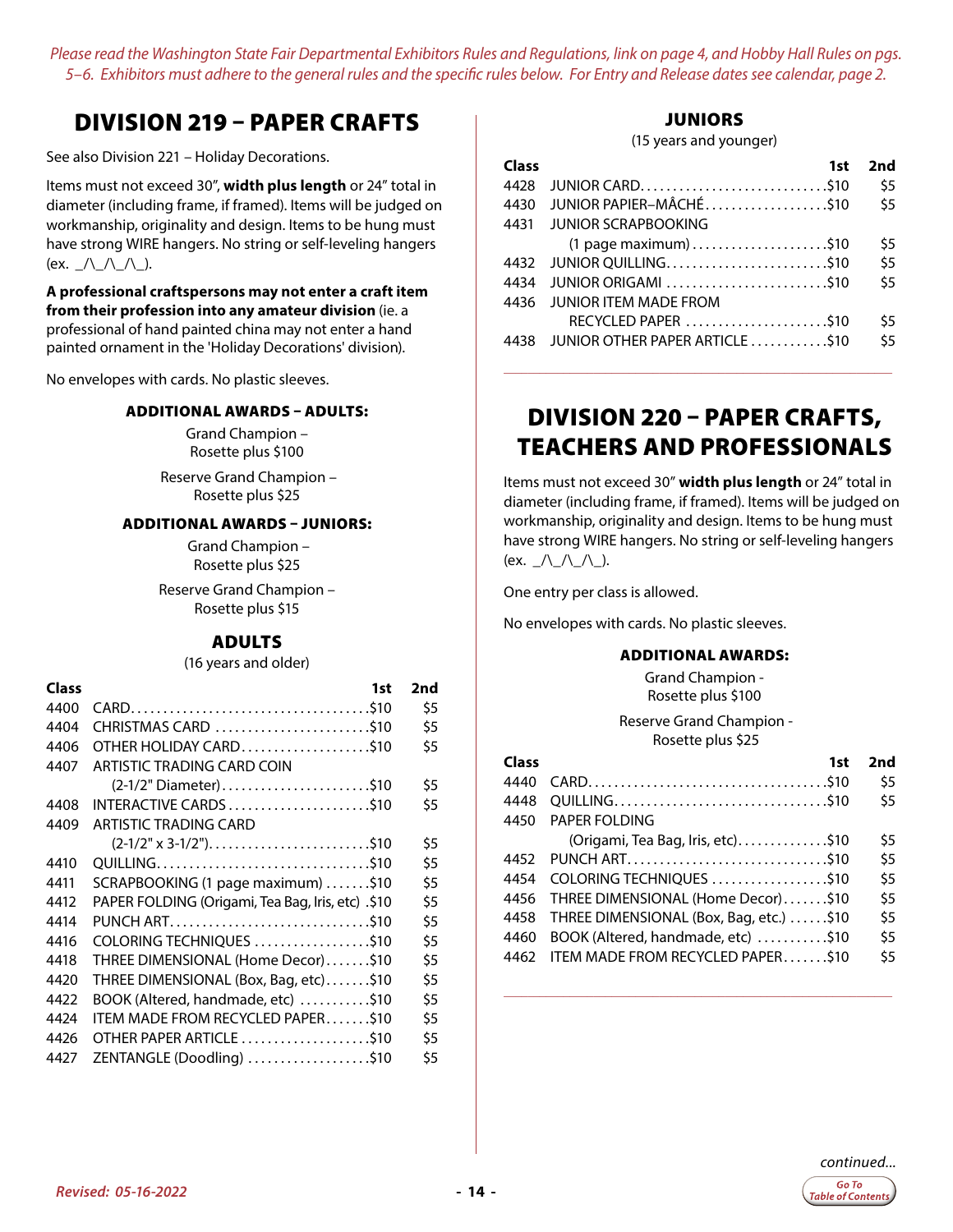### <span id="page-14-0"></span>DIVISION 221 – HOLIDAY DECORATIONS

Items must not exceed 30", **width plus length,** or 24" total in diameter (including frame, if framed). Items will be judged on workmanship, originality, design, finishing and cleanliness.

All articles to be hung must have strong WIRE hangers, no string or self-leveling hangers (ex.  $\wedge$   $\wedge$   $\wedge$  ).

No crochet, knitting, counted cross-stitch, stitchery, appliqué or needlepoint, except plastic canvas will be accepted. Please see Home Arts Department for appropriate divisions.

#### **A professional craftspersons may not enter a craft item from their profession into any amateur division** (ie. a professional of hand painted china may not enter a hand painted ornament in the 'Holiday Decorations' division).

One entry per class is allowed.

Items containing fresh flowers or greens will not be accepted.

#### ADDITIONAL AWARDS:

Grand Champion – Rosette plus \$100

Reserve Grand Champion – Rosette plus \$25

Best in each Category – Ribbon

#### CHRISTMAS

| Class | 1st                                               | 2nd |
|-------|---------------------------------------------------|-----|
| 4500  | ORNAMENT (One)\$10                                | \$5 |
| 4505  | TREE SKIRT (up to 36" total in diameter)\$10      | \$5 |
| 4510  |                                                   | \$5 |
| 4515  |                                                   | \$5 |
| 4520  | WREATH (up to 24" total in diameter) $\dots$ \$10 | \$5 |
| 4530  | CENTERPIECE OR TABLE DECORATION \$10              | \$5 |
| 4532  | GIFT WRAPPED PACKAGE                              |     |
|       | (up to 30", width plus length plus                |     |
|       | height)\$10                                       | \$5 |
| 4535  | WALL HANGING OR DOOR DECORATION \$10              | \$5 |
| 4537  | ITEM MADE FROM RECYCLED MATERIALS. .\$10          | \$5 |
| 4540  |                                                   | \$5 |
| 4542  |                                                   | \$5 |
|       |                                                   |     |

#### ANY OTHER HOLIDAY OR SEASON

| <b>Class</b> | 1st                                            | 2nd  |
|--------------|------------------------------------------------|------|
|              | 4550 WREATH (Up to 24" total in diameter) \$10 | \$5  |
|              | 4555 CENTERPIECE OR TABLE DECORATION \$10      | \$5  |
|              | 4560 WALL HANGING OR DOOR DECORATION\$10       | \$5  |
|              | 4562 ITEM MADE FROM RECYCLED MATERIALS. . \$10 | \$5  |
| 4565         | DECORATIVE DOLL\$10                            | \$5  |
|              | 4568 VINYL CRAFT \$10                          | \$5. |

**\_\_\_\_\_\_\_\_\_\_\_\_\_\_\_\_\_\_\_\_\_\_\_\_\_\_\_\_\_\_\_\_\_\_\_\_\_\_\_\_\_\_\_\_\_\_\_\_\_\_\_\_\_\_\_\_\_\_\_\_\_\_\_\_\_**

### DIVISION 222 – EGG ART

(Entries must be real eggs.)

A STABLE, proper stand must be provided by exhibitor.

#### ADDITIONAL AWARDS:

Grand Champion – Rosette plus \$100

Reserve Grand Champion – Rosette plus \$25

| Class | 1st                                       | 2nd |
|-------|-------------------------------------------|-----|
| 4800  | DIORAMA \$10                              | \$5 |
| 4810  | HINGED \$10                               | \$5 |
| 4812  |                                           | \$5 |
| 4815  | DECOUPAGE\$10                             | \$5 |
| 4820  |                                           | \$5 |
| 4825  |                                           | \$5 |
| 4827  |                                           | \$5 |
| 4830  | FANCY CUT\$10                             | \$5 |
| 4840  | NATURAL DYE \$10                          | \$5 |
| 4845  | WAX RESIST \$10                           | \$5 |
| 4850  |                                           | \$5 |
| 4851  |                                           | \$5 |
| 4853  |                                           | \$5 |
| 4860  | MINIATURE (Smaller than chicken egg) \$10 | \$5 |
| 4865  |                                           | \$5 |
|       |                                           |     |

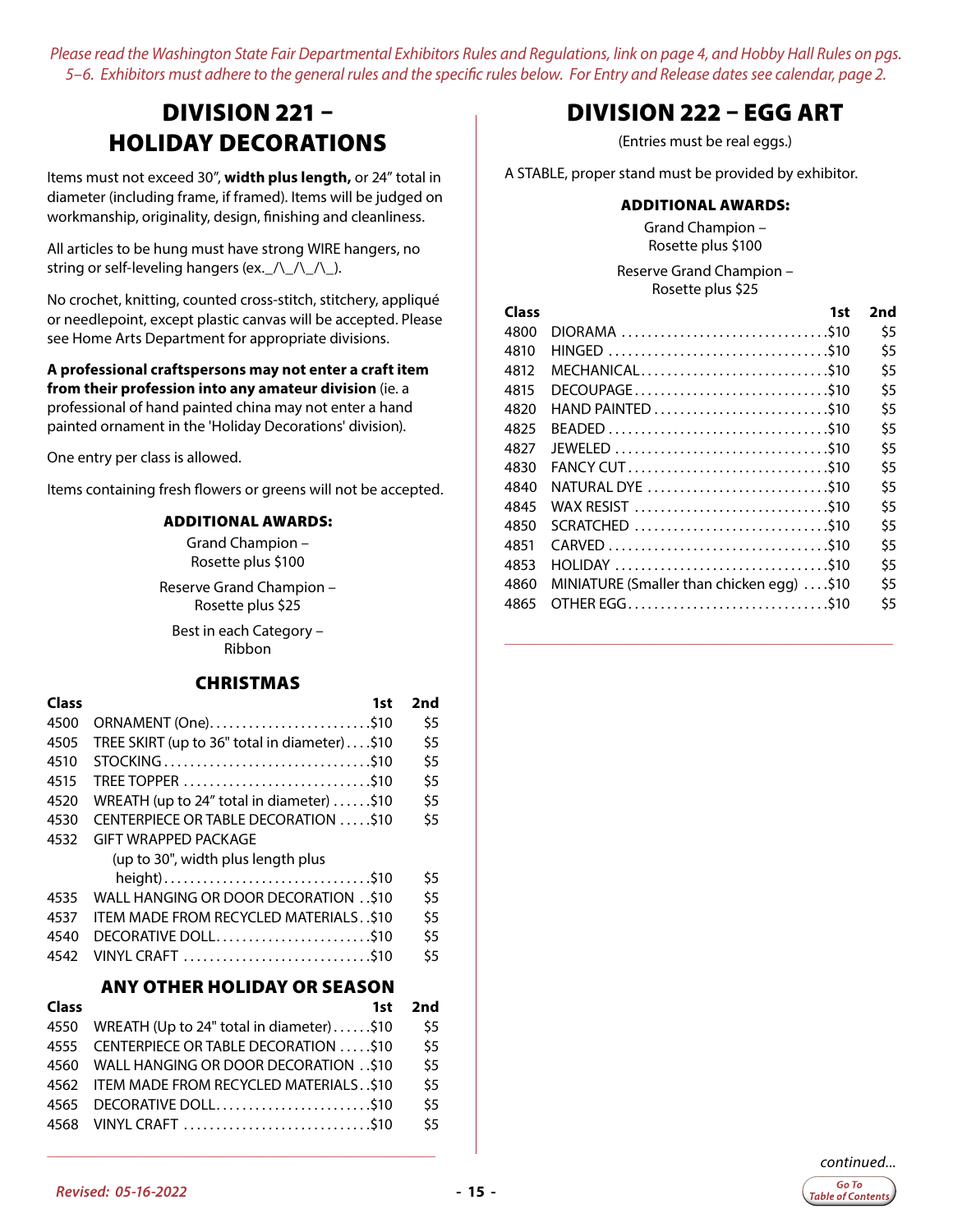### <span id="page-15-0"></span>DIVISION 223 – STAINED GLASS

 If your entry can be hung, please use sturdy hooks. Do not include chains or wire. No self-leveling hangers (ex.  $\angle$ /\\_/\\_/\\_).

If need for display purposes, a correctly proportioned easel/ plate stand must be provided by the exhibitor.

WIndow hangings should not exceed 72", length plus width.

#### **Some things judges consider:**

#### *Design:*

How everything flows together *Glass:*  Selection of color and texture *Fabrication:*  How well the piece is constructed *Finish:* 

How well it is cleaned

#### ADDITIONAL AWARDS:

Grand Champion – Rosette plus \$100

Reserve Grand Champion – Rosette plus \$25

| <b>Class</b> | 1st                                                 | 2nd  |
|--------------|-----------------------------------------------------|------|
| 5000         | WINDOW HANGING, Copper foil                         |      |
|              |                                                     | \$10 |
|              | 5010 WINDOW HANGING, Copper foil                    |      |
|              | - from original design \$15                         | \$10 |
|              | 5020 WINDOW HANGING, Leaded                         |      |
|              |                                                     | \$10 |
|              | 5030 WINDOW HANGING, Leaded                         |      |
|              | - from original design \$15                         | \$10 |
| 5038         | LAMP (max 24" diameter) $\dots\dots\dots\dots\dots$ | \$10 |
|              |                                                     |      |

**\_\_\_\_\_\_\_\_\_\_\_\_\_\_\_\_\_\_\_\_\_\_\_\_\_\_\_\_\_\_\_\_\_\_\_\_\_\_\_\_\_\_\_\_\_\_\_\_\_\_\_\_\_\_\_\_\_\_\_\_\_\_\_\_\_**

### DIVISION 224 – DECORATIVE GLASS

 If your entry can be hung, please use sturdy hooks. Do not include chains or wire. No self-leveling hangers (ex.  $\angle$ /\\_/\\_/\\_).

If need for display purposes, a correctly proportioned easel/ plate stand must be provided by the exhibitor.

Decorative glass work should not exceed 72", length plus width.

#### **Some things judges consider:**

| Design:                           |
|-----------------------------------|
| How everything flows together     |
| Glass:                            |
| Selection of color and texture    |
| Fabrication:                      |
| How well the piece is constructed |
| Finish:                           |
| How well it is cleaned            |
| <b>ADDITIONAL AWARDS:</b>         |
| Grand Champion -                  |
| Rosette plus \$100                |

Reserve Grand Champion – Rosette plus \$25

| Class | 1st                              | 2nd  |
|-------|----------------------------------|------|
| 5045  | THREE DIMENSIONAL WORK           |      |
|       | (Boxes, centerpieces, etc.) \$15 | \$10 |
| 5065  | ETCHED WORK\$15                  | \$10 |
| 5070  | BLOWN GLASS\$15                  | \$10 |
| 5072  | <b>MOSAIC</b> (Three dimensional |      |
|       |                                  | \$10 |
| 5073  | FUSED AND/OR SLUMPED GLASS\$15   | \$10 |
| 5075  |                                  | \$10 |
|       |                                  |      |

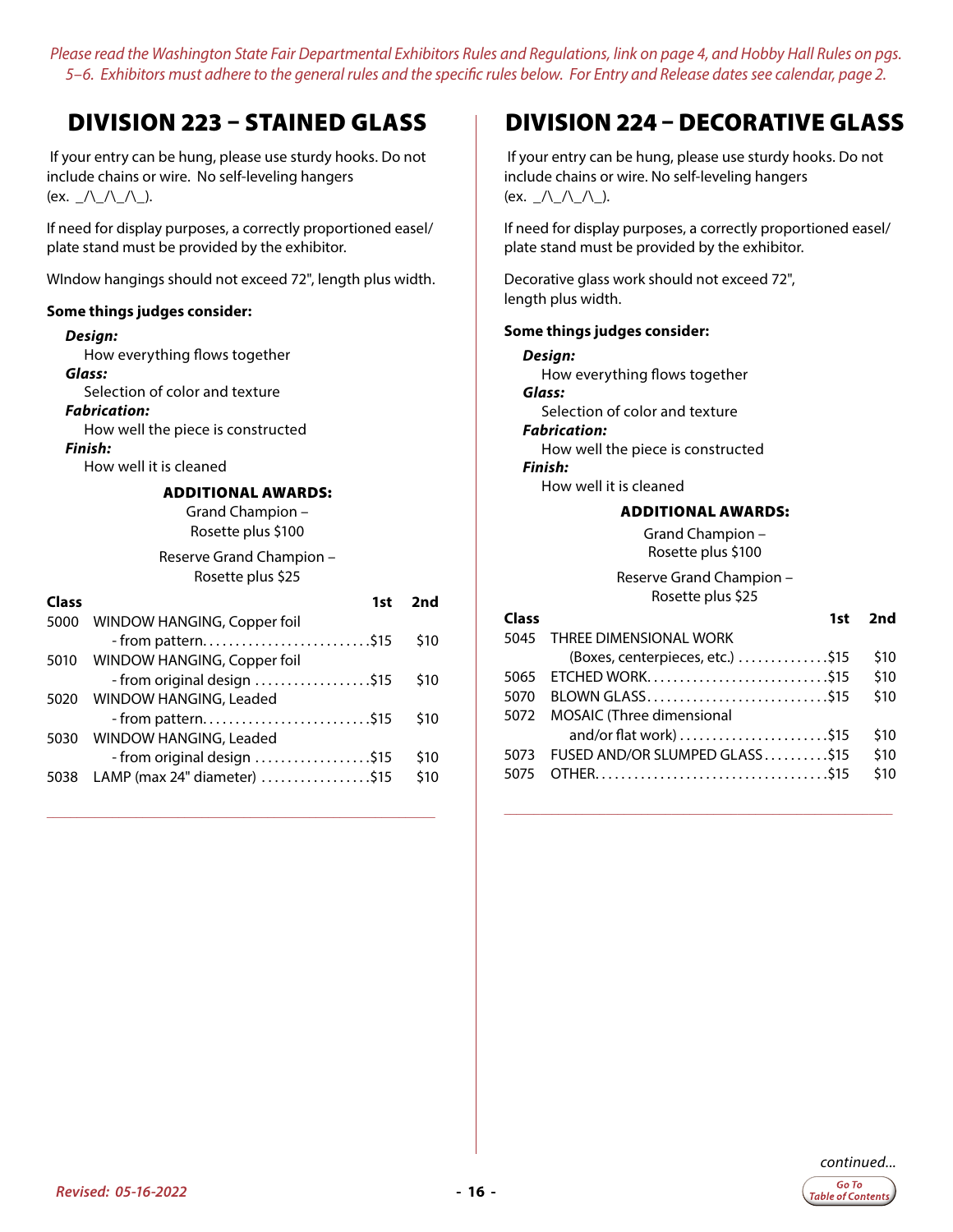### <span id="page-16-0"></span>DIVISION 225 – MODELS

Models will be judged on accuracy of construction and finishing techniques. Bases and kit-provided figures are allowed.

The following definitions will apply to models:

- "Kit built" from a kit, may be detailed using additional materials.
- "Kit conversion" Kits with major structural changes; may use two kits, scratch materials or any combination.
- "Scratch built" made from materials, not in kit.

Models will be displayed in glass cases, on shelves out of reach, or open display areas out of reach. Please secure loose parts with glue or putty. Models may be handled by the judges. Covers on models need to be removable for judging only.

Diorama entries are limited to one entry per person. Size not to exceed 15" in height, **not to exceed 36" in length plus width**. All pieces must be securely attached to a base. No dioramas accepted in enclosed cases.

#### **Due to space limitations, it is required to register the size**

**of your model.** Please contact the Hobby Hall office, between Aug. 1 - 17, Mon. – Fri., 9 am -12 pm to register the size of your model. No size limit, **except dioramas**. Hobby Hall office: (253)841-5066.

#### ADDITIONAL AWARDS – ADULTS:

Grand Champion – Adult Rosette plus \$100

Reserve Grand Champion – Adult Rosette plus \$25

Best in Each Category – Ribbon

#### ADDITIONAL AWARDS – JUNIORS:

Grand Champion – Junior Rosette plus \$25

Reserve Grand Champion – Junior Rosette plus \$15

Best in Each Category – Ribbon

#### JUNIORS MODELS

(15 years and younger)

| <b>Class</b> |                                  | 1st 2nd       |
|--------------|----------------------------------|---------------|
|              |                                  | - \$5         |
|              |                                  | <b>S5</b>     |
|              | 5135 DIORAMA (not to exceed 36", |               |
|              | length plus width) \$10          | $\frac{5}{5}$ |
|              |                                  | \$5           |

#### BUILT MODELS ADULTS

(16 years and older)

| Class |                             | 1st 2nd       |
|-------|-----------------------------|---------------|
|       | 5250 CAR AND MOTORCYCLE\$10 | \$5           |
|       |                             | $\frac{5}{5}$ |
|       |                             | \$5           |
|       |                             | \$5           |
|       | 5270 BOAT AND SHIP\$10      | \$5           |
|       | 5285 OTHER MODELS \$10      | \$5           |

#### KIT CONVERSIONS AND SCRATCH BUILT ADULTS

(16 years and older)

|                  | 1st 2nd                                                                                     |
|------------------|---------------------------------------------------------------------------------------------|
|                  | - \$5                                                                                       |
|                  | \$5                                                                                         |
|                  | \$5                                                                                         |
|                  |                                                                                             |
| plus width) \$10 | \$5                                                                                         |
|                  | \$5                                                                                         |
|                  | 5420 BOAT AND SHIP\$10<br>5430 DIORAMA (not to exceed 36", length<br>5435 OTHER MODELS \$10 |

#### OPERATING MODELS

#### ADULTS

(16 years and older)

| 1st 2nd |
|---------|
|         |
|         |
| \$5     |
| \$5     |
|         |

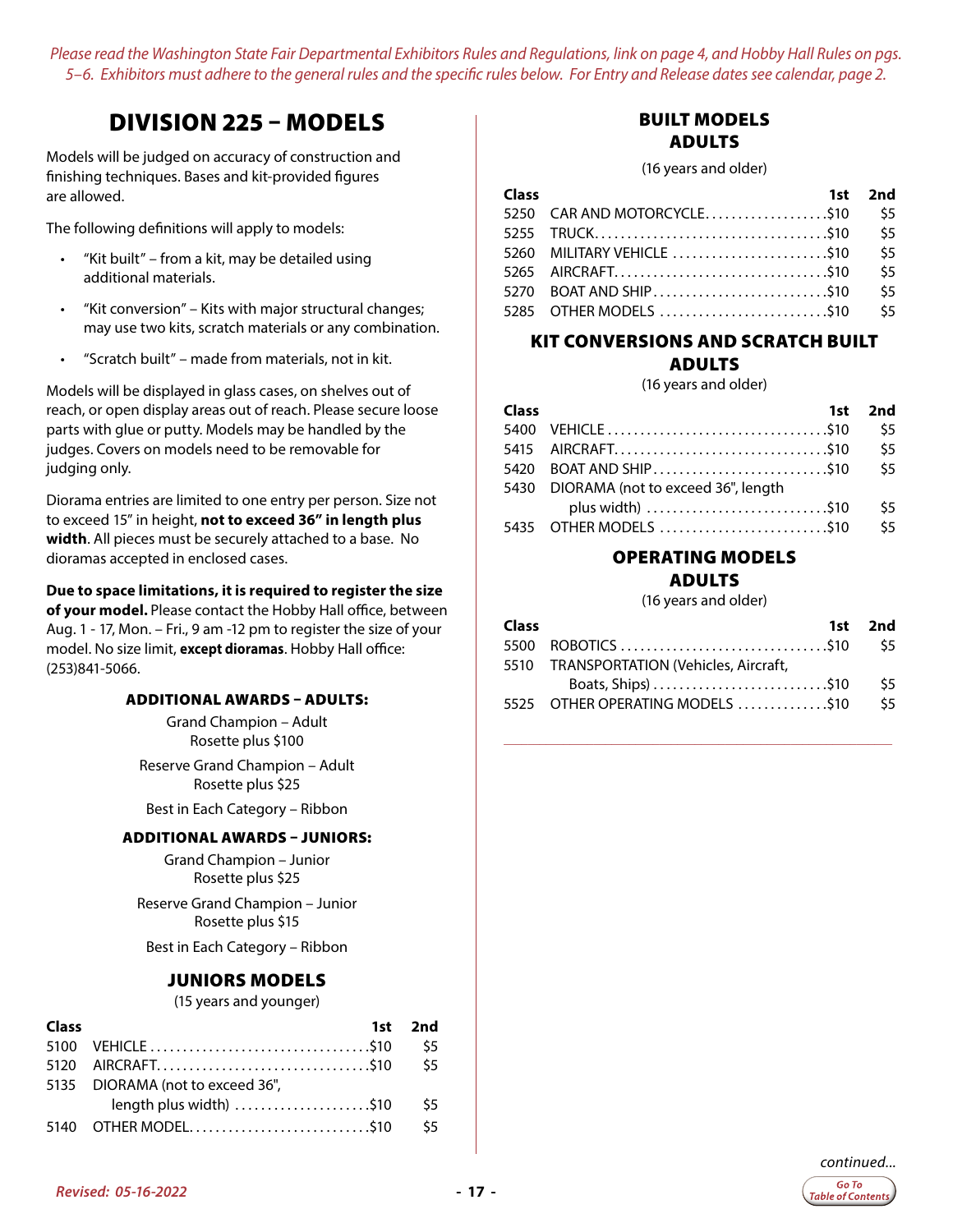### <span id="page-17-0"></span>DIVISION 227 – LEGO BUILDING

#### SPECIAL RULES:

- 1. Build an original model using ONLY LEGO BRAND components. All pieces must have the word LEGO on them.
- 2. One entry per person in this division.
- 3. **No kits or items directly from idea books**.
- 4. No computer generated projects.
- 5. Models must be secure enough to be moved.
- 6. Entire piece may not exceed 10" x 10" x 15" high.
- 7. ENTRIES WILL BE JUDGED FOR ORIGINALITY AND DETAIL OF DESIGN. All articles must be solely the work of an individual exhibitor.
- 8. Entries must be left for display during The Fair. All award-winning entries will be displayed, and every effort will be made to display all other entries.
- 9. Ribbons and premiums will be awarded in each age class.
- 10. Entries must be picked up: Tuesday, Sept. 27, 9 am – 8 pm or Wednesday, Sept. 28, 9 am – 6 pm

#### ADDITIONAL AWARDS – AGE 15 AND YOUNGER:

Grand Champion – Rosette plus \$50

Reserve Grand Champion – Rosette plus \$25

#### ADDITIONAL AWARDS – AGE 16 AND OLDER:

Grand Champion – Rosette plus \$50

Reserve Grand Champion – Rosette plus \$25

#### AGES 15 YEARS AND YOUNGER

| Class | 1st                                  | 2nd |
|-------|--------------------------------------|-----|
| 5900  |                                      | \$5 |
| 5920  | 6 – 8 YEARS, STRUCTURE OR            |     |
|       | BUILDING\$10                         | \$5 |
|       | 5930 6 - 8 YEARS, MISCELLANEOUS\$10  | \$5 |
|       | 5940 9 - 11 YEARS, STRUCTURE OR      |     |
|       | BUILDING\$10                         | \$5 |
|       | 5950 9 - 11 YEARS, MISCELLANEOUS\$10 | \$5 |
| 5960  | 12 - 15 YEARS, STRUCTURE OR          |     |
|       | BUILDING\$10                         | \$5 |
| 5970  | 12 - 15 YEARS, MISCELLANEOUS\$10     | \$5 |
|       |                                      |     |

#### AGES 16 YEARS AND OLDER

| Class |                                            | 1st 2nd |
|-------|--------------------------------------------|---------|
|       | 5975 ADULT, STRUCTURE OR BUILDING \$10 \$5 |         |
|       | 5980 ADULT, MISCELLANEOUS. \$10 \$5        |         |

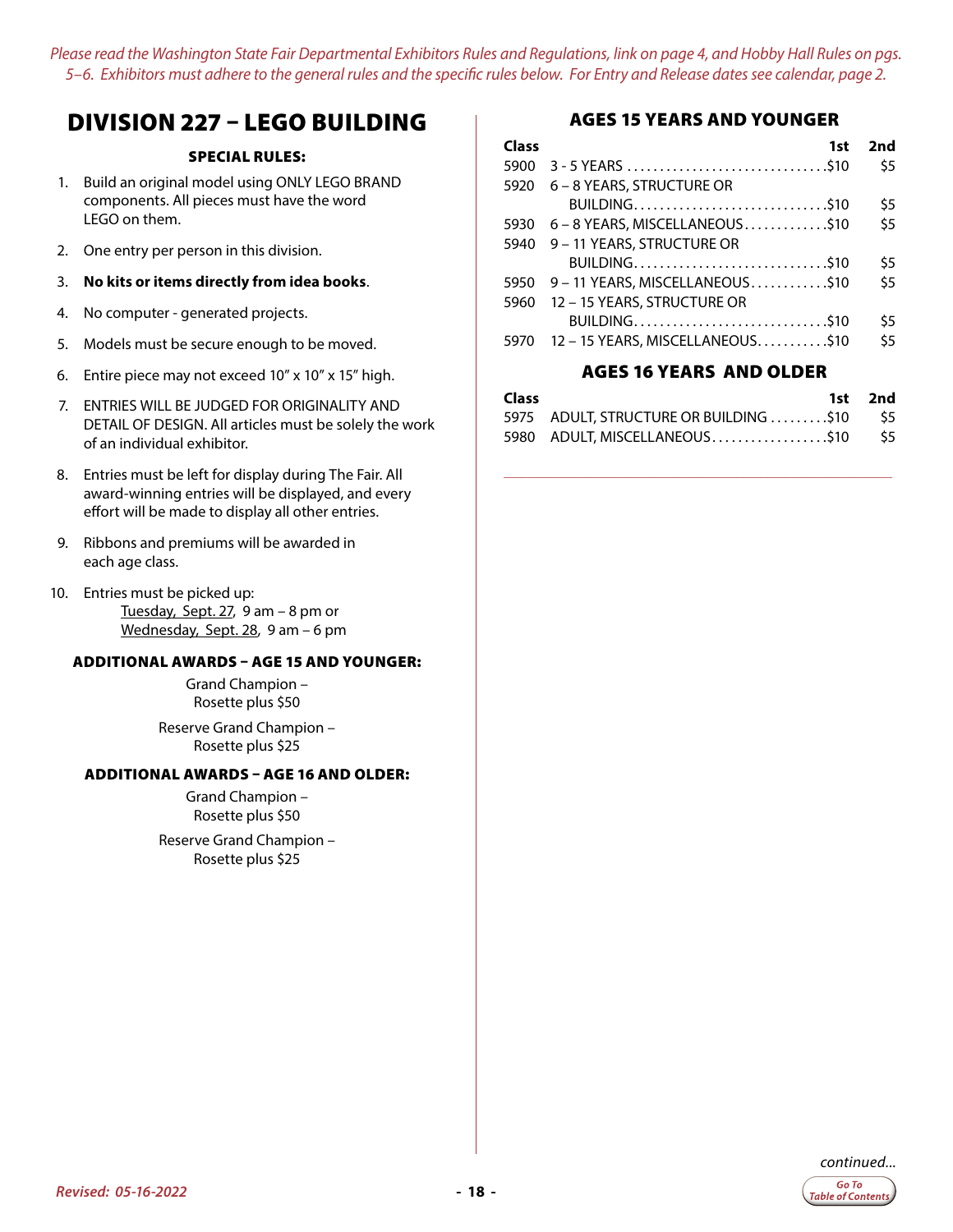### <span id="page-18-0"></span>DIVISION 228 – CERAMICS AND POTTERY

NOTE: According to the Washington State Ceramics Association, winning ribbons or premiums at this Fair does not change your amateur status for future ceramics show competition.

All items must be at least 70% fired ceramic.

Secure all loose pieces, lids, bases, etc., with tape or glue.

#### ADDITIONAL AWARDS – ADULT:

Grand Champion – Adult Rosette plus \$100

Reserve Grand Champion – Adult Rosette plus \$25

Best in Each Category – Ribbon

#### ADDITIONAL AWARDS – JUNIORS:

Grand Champion – Juniors Rosette plus \$25

Reserve Grand Champion – Juniors Rosette plus \$15

#### **JUNIORS-AGES 6 TO 15 YEARS**

Juniors, age 6 to 15 years are to compete in the Junior Division only. A class with ten or more entries will be split into two groups for judging: 6 - 10 years old and 11 - 15 years old.

| <b>Class</b>                      | 1st 2nd |
|-----------------------------------|---------|
| 6023 JUNIOR MISCELLANEOUS \$5 \$3 |         |
|                                   |         |
| 6026 JUNIOR HAND MODELED  \$5 \$3 |         |
|                                   |         |
| 6030 JUNIOR POLYMER CLAY \$5 \$3  |         |

#### ADULTS

(16 years and older)

#### CERAMICS – GLAZES

Glaze application and appearance

| Class | 1st                        | 2nd |
|-------|----------------------------|-----|
| 6070  | GLOSS GLAZE\$10            | \$5 |
| 6075  |                            | \$5 |
| 6080  |                            | \$5 |
| 6083  |                            | \$5 |
|       | 6087 COMBINATION GLAZE\$10 | \$5 |
| 6090  |                            | \$5 |
| 6092  |                            | \$5 |
| 6094  |                            | \$5 |
|       | 6096 CREATIVE DESIGNS\$10  | \$5 |

#### CERAMICS – UNDERGLAZE

| <b>Class</b> |                                      | 1st 2nd |
|--------------|--------------------------------------|---------|
|              | 6140 OPAQUE (Embossed)\$10           | \$5     |
|              | 6145 OPAQUE (Smooth) \$10            | \$5     |
|              | 6150 TRANSLUCENT (Brush strokes)\$10 | \$5     |
|              | 6155 TRANSLUCENT (Embossed)\$10      | \$5     |
|              |                                      | \$5     |

#### CERAMICS – MISCELLANEOUS TECHNIQUES

| Class | 1st                          | 2nd |
|-------|------------------------------|-----|
| 6170  |                              | \$5 |
| 6172  | STAIN (un-fired finish) \$10 | \$5 |
| 6175  |                              | \$5 |
| 6180  |                              | \$5 |
| 6185  | SPECIAL EFFECTS \$10         | \$5 |
| 6190  |                              | \$5 |
| 6195  |                              | \$5 |
| 6196  | TWO OR MORE GLAZES \$10      | \$5 |
| 6197  | METALLIC ANTIQUES\$10        | \$5 |
| 6200  |                              | \$5 |
|       |                              |     |

#### **POTTERY**

| Class | 1st                               | 2nd |
|-------|-----------------------------------|-----|
|       | 6230 WHEEL THROWN, LARGE ARTICLE, |     |
|       | OVER 12 INCHES \$10               | \$5 |
|       | 6235 WHEEL THROWN, SMALL ARTICLE, |     |
|       | 12 INCHES OR UNDER \$10           | \$5 |
|       | 6240 HAND FORMED, LARGE ARTICLE,  |     |
|       | OVER 12 INCHES \$10               | \$5 |
|       | 6245 HAND FORMED, SMALL ARTICLE,  |     |
|       | 12 INCHES OR UNDER \$10           | \$5 |
| 6253  |                                   | \$5 |
|       | 6255 MISCELLANEOUS \$10           | \$5 |
|       |                                   |     |

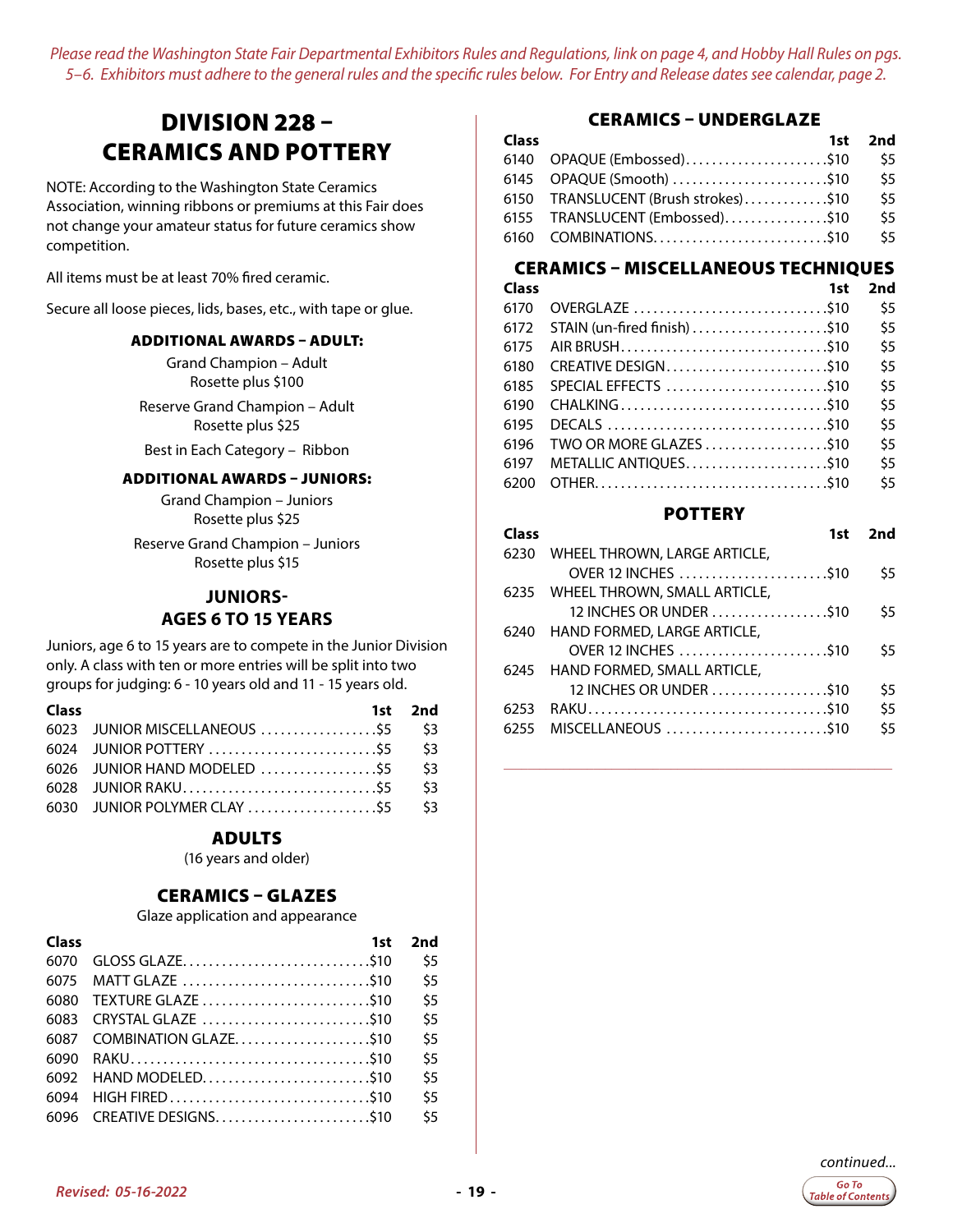### <span id="page-19-0"></span>DIVISION 229 – HAND PAINTED CHINA

**Entries will be judged for design, originality, technical skill, neatness and balance, and suitability to the piece.**

Pieces made in a class cannot be entered.

Secure all loose pieces, lids, bases, etc. with tape or glue.

#### ADDITIONAL AWARDS:

Grand Champion – Rosette plus \$100

Reserve Grand Champion – Rosette plus \$25

| Class | 1st                         | 2nd |
|-------|-----------------------------|-----|
| 6500  |                             | \$5 |
| 6505  |                             | \$5 |
| 6510  | FLOWERS\$10                 | \$5 |
|       | 6515 FRUITS, VEGETABLES\$10 | \$5 |
| 6520  |                             | \$5 |
|       |                             | \$5 |
|       | 6545 OTHER SUBJECTS \$10    | \$5 |
|       | 6550 TECHNIQUES \$10        | \$5 |
|       |                             |     |

**\_\_\_\_\_\_\_\_\_\_\_\_\_\_\_\_\_\_\_\_\_\_\_\_\_\_\_\_\_\_\_\_\_\_\_\_\_\_\_\_\_\_\_\_\_\_\_\_\_\_\_\_\_\_\_\_\_\_\_\_\_\_\_\_\_**

### DIVISION 230 – HAND PAINTED CHINA, TEACHERS AND PROFESSIONALS

#### ADDITIONAL AWARDS:

Grand Champion – Rosette plus \$100

Reserve Grand Champion – Rosette plus \$25

| Class | 1st                         | 2nd |
|-------|-----------------------------|-----|
|       |                             | \$5 |
| 6605  |                             | \$5 |
|       |                             | \$5 |
|       | 6615 FRUITS, VEGETABLES\$10 | \$5 |
|       |                             | \$5 |
|       |                             | \$5 |
|       |                             | \$5 |
|       | 6650 TECHNIQUES \$10        | \$5 |

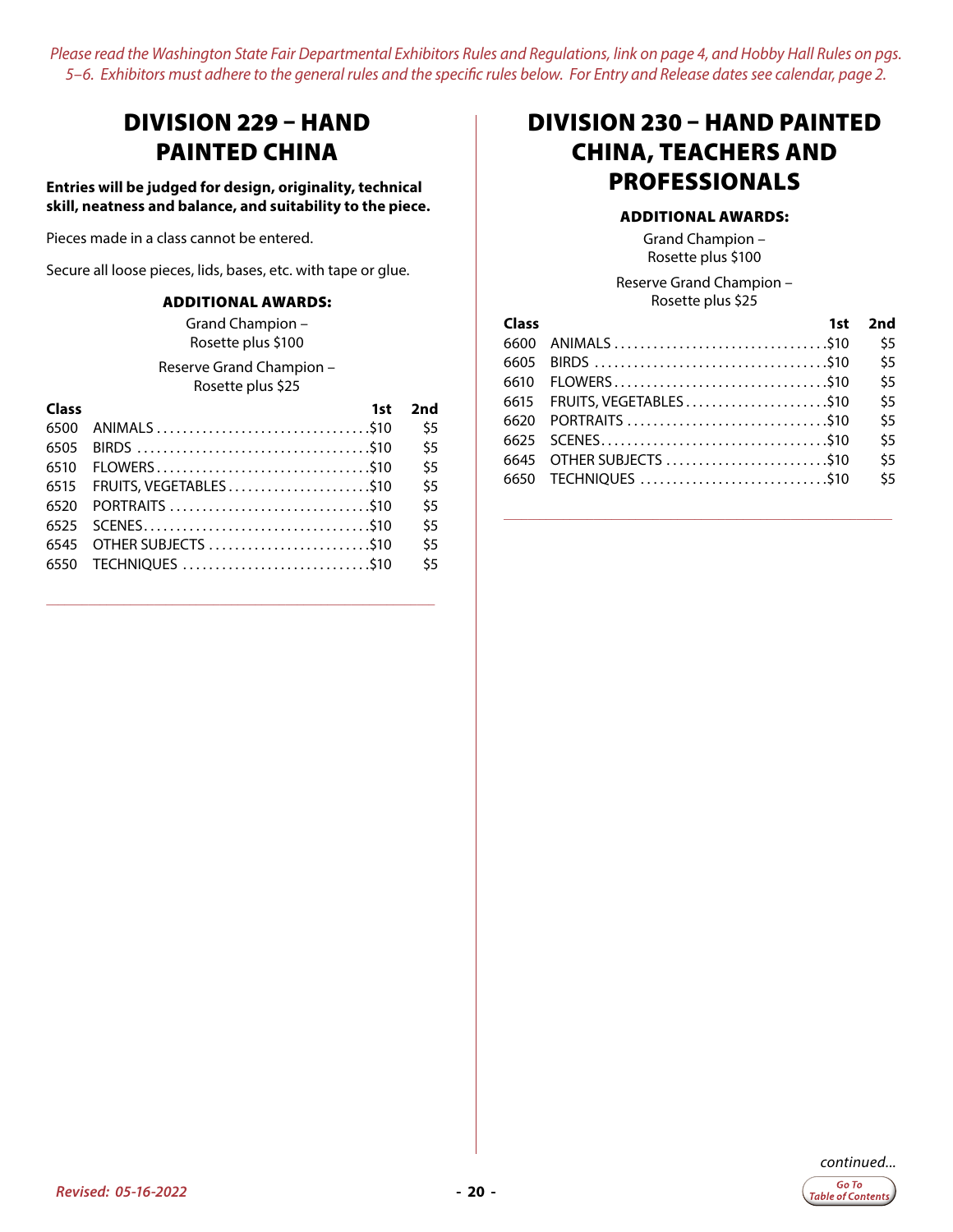### <span id="page-20-0"></span>DIVISION 231 – LAPIDARY ARTS

All categories will be judged primarily on workmanship and quality of material, but also in originality and artistic design.

Entries must be the handwork of the exhibitor. Manufactured mounts and findings will be accepted but not judged.

\*Display classes 6770, 6780 and 6820:

Display size is limited to 12" width x 12" length x 8" height unless preapproved by the Hobby Hall supervisor.

Exhibitors may choose the number of items to be displayed, but must observe size requirements above.

Entries may or may not be finished/polished but must be appropriately cleaned.

Purchased specimens may be included but must not dominate the display.

Labeling and containers are not required but encouraged.

#### ADDITIONAL AWARDS:

Grand Champion – Rosette plus \$100

Reserve Grand Champion – Rosette plus \$25

| 1st                        | 2nd |
|----------------------------|-----|
| METAL FABRICATION focus on |     |
|                            | \$5 |
| CABOCHONS \$10             | \$5 |
|                            | \$5 |
|                            | \$5 |
|                            | \$5 |
|                            | \$5 |
|                            | \$5 |
| FACETED STONES\$10         | \$5 |
| *FOSSIL DISPLAY\$10        | \$5 |
| *GEM/MINERAL DISPLAY \$10  | \$5 |
| *CRYSTALS DISPLAY\$10      | \$5 |
|                            | \$5 |
|                            |     |

**\_\_\_\_\_\_\_\_\_\_\_\_\_\_\_\_\_\_\_\_\_\_\_\_\_\_\_\_\_\_\_\_\_\_\_\_\_\_\_\_\_\_\_\_\_\_\_\_\_\_\_\_\_\_\_\_\_\_\_\_\_\_\_\_\_**

### DIVISION 232 – BEADWORK

All items will be judged on construction, degree of difficulty and quality of finish.

#### ADDITIONAL AWARDS:

Grand Champion – Rosette plus \$100 Reserve Grand Champion –

Rosette plus \$25

#### BEADWORK

Other than jewelry

| <b>Class</b> | 1st                                 | 2nd |
|--------------|-------------------------------------|-----|
| 4350         | APPAREL / ACCESSORY\$10             | \$5 |
|              | 4355 HOME DÉCOR (Lamp shade, pillow |     |
|              | fringe or tassels, pictures) \$10   | \$5 |
| 4365         | NATIVE AMERICAN BEADWORK\$10        | \$5 |
| 4368         | BEADWORK ON OTHER SURFACE \$10      | \$5 |
| 4370         | OTHER BEADWORK \$10                 | \$5 |
|              |                                     |     |

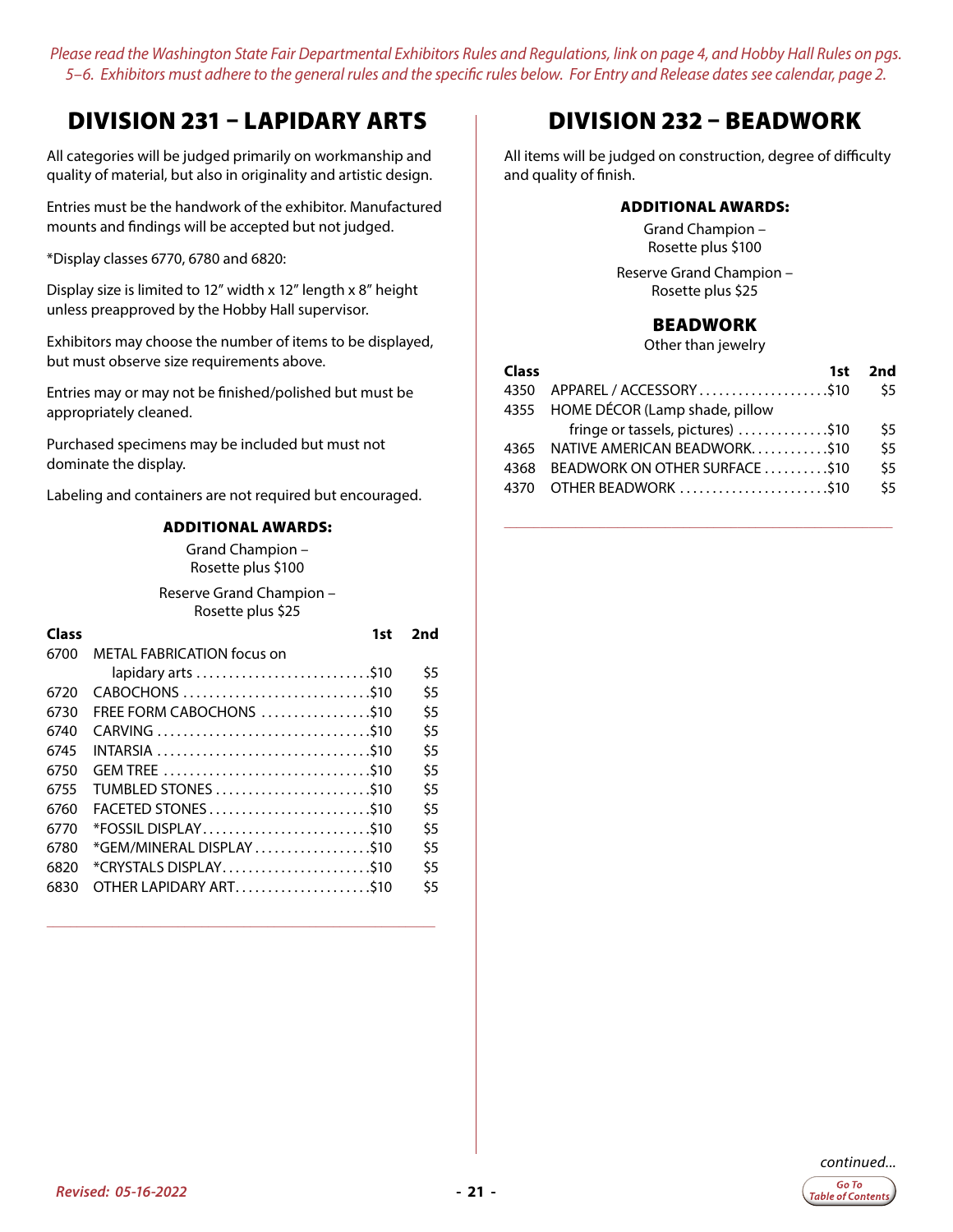### <span id="page-21-0"></span>DIVISION 233 – TRIM-A-TREE CONTEST

Online entry registration for Trim-A-Tree Contest must be submitted by July, 24. One entry is allowed per individual in this division. All entries will be put in a drawing, and six will be selected by Aug 2. All applicants will receive confirmation of their status via mail by Aug 4.

#### ARTIFICIAL TREES

Artificial trees will be provided. Measurement from floor to lowest branches is 11.5". Measurement from lowest branches to tip of the tree is 5'. Diameter at bottom branch is 36".

Miniature UL approved lights may be used on the trees. Exhibitors must provide UL approved 14 gauge or heavier three wire (grounded) extension cord, 15" minimum length. Approved multi-plug adapters may be used. Please, no on or off switches on your tree.

Tree skirt and decorations around the base of the tree may not extend more than six inches beyond the tips of the lower branches **(a total of 48" in diameter floor space).**

Name your own theme! Tree decorations must follow the theme you have selected. **You must STATE YOUR THEME in your online entry, in the DESCRIPTION field.** 

Those selected must be available to decorate trees: Friday, Aug. 19, 9am – 3pm Saturday, Aug. 20, 9am – 3pm or Sunday, Aug. 21, 12 – 4pm

Pick-up will be:

Tuesday, Sept. 27, 9am – 8pm, or Wednesday, Sept. 28, 9am – 5pm

#### ADDITIONAL AWARDS:

Grand Champion – \$50

Reserve Grand Champion – \$20

**\_\_\_\_\_\_\_\_\_\_\_\_\_\_\_\_\_\_\_\_\_\_\_\_\_\_\_\_\_\_\_\_\_\_\_\_\_\_\_\_\_\_\_\_\_\_\_\_\_\_\_\_\_\_\_\_\_\_\_\_\_\_\_\_\_**

**Class** 7000 Trim-a-Tree Contest

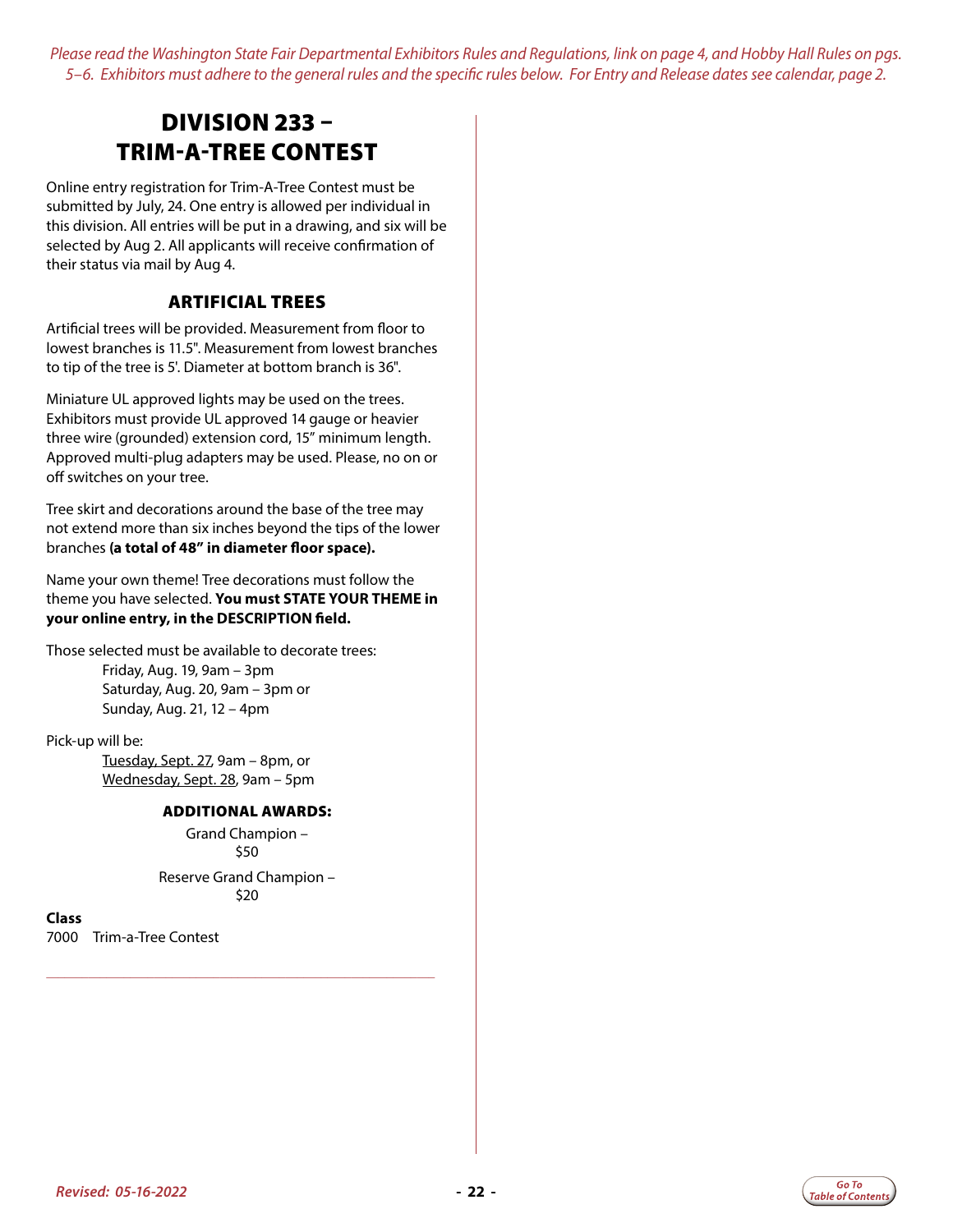### <span id="page-22-0"></span>DIVISION 243 – HOBBY HALL COLLECTIONS INFORMATION

#### COLLECTIONS COORDINATOR

Linda Hartley **[wsf.collections@gmail.com](mailto:wsf.collections%40gmail.com?subject=Hobby%20Hall)**

#### COMPETITIVE EXHIBITS OFFICE:

(253) 841-5074 (year round) or email: **[CompExhibits@thefair.com](mailto:CompExhibits%40thefair.com?subject=Competitive%20Exhibits%20question)**

#### HOBBY HALL COLLECTIONS OFFICE:

(253) 841-5066 Beginning Aug. 1, 9 am – 12 pm, and building hours during fairtime

#### MAIL APPLICATIONS AND PICTURES TO:

Competitive Exhibits Entry Office ATTN: Hobby Hall Washington State Fair 110 9th Avenue SW Puyallup, WA 98371-6811

Or email them to: **[wsf.collections@gmail.com](mailto:wsf.collections%40gmail.com?subject=Hobby%20Hall)**

Any collection or display that is of general interest, family friendly and worthy of recommendation to others and NOT MAINTAINED FOR FINANCIAL GAIN may be entered.

Participation ribbons will be given to all exhibitors. Daily people's choice ribbons awarded in adult and junior collections.

The Washington State Fair assumes no responsibility for loss or damage. Every reasonable precaution will be used to protect items on display.

#### APPLICATION DATE

To apply, submit an entry online (available in May), complete the form on page 23, and return it along with clear photograph(s) of your collection by **July 24**. Photos will be returned.

Space is assigned beginning July 25. You will be notified on or before Aug. 1 if your collection has been accepted for display or not.

No entry fee will be charged.

#### ENTRANCE TO THE FAIR

Walk-in entrance is through the Gold Gate. If you have heavy or oversized items you may drive through the Gold Gate. Use the elevator on the south end of the building for heavy or oversized items. The Hobby Hall is located in the Pavilion on the second floor.

#### COLLECTION DISPLAY SET UP DATES AND TIMES

Accepted collections must be set up: Friday, Aug. 19, 9 am – 4 pm Saturday, Aug. 20, 9 am - 4 pm Sunday, Aug. 21, 12 pm – 6 pm

#### RELEASE DATES AND TIMES

All collections must be picked-up: Tuesday, Sept. 27, 9 am – 8 pm Wednesday, Sept. 28, 9 am – 5 pm

### HOBBY HALL COLLECTIONS RULES

The general rules (Rules and Regulations on page 4) governing all departments of the Fair are to be observed with a few additions.

- 1. Previously displayed collections may be resubmitted after two years.
- 2. Collections must be registered online (link and information on page 4) and application and pictures be submitted via mail, email or drop off at The Fair administration office. Email and office addresses are located in the previous column under, "**Mail Applications And Pictures To:"**
- 3. Print online application and return completed form with photos to Fair Administration office by July 24. Photos will be returned. Collections registered without paper or emailed application forms will not be considered.
- 4. No selling or soliciting of any kind is allowed by exhibitors.
- 5. No suggestive materials will be accepted.
- 6. The Fair reserves the right to not accept any material or remove any material from display at any time, for any reason and at their own discretion. Items not displayed will be held in a secure storage area and the entrant will be called prior to The Fair opening. Entries cannot be accepted or returned by mail or common carrier.
- 7. No live materials (e.g. plants) are allowed.
- 8. For security reasons, we suggest no personal photos.
- 9. Metal containers in a collection display must not contain liquid (e.g. soda cans).
- 10. No hazardous materials of any kind.
- 11. Must be 5 years or older by Aug. 30, 2022 to enter.
- 12. Only one collection per household.
- 13. The Fair reserves the right to cancel a collection for not following Fair Rules, or if a collection cannot be set-up during the posted set-up dates or times.

**Class 1000. Collections**